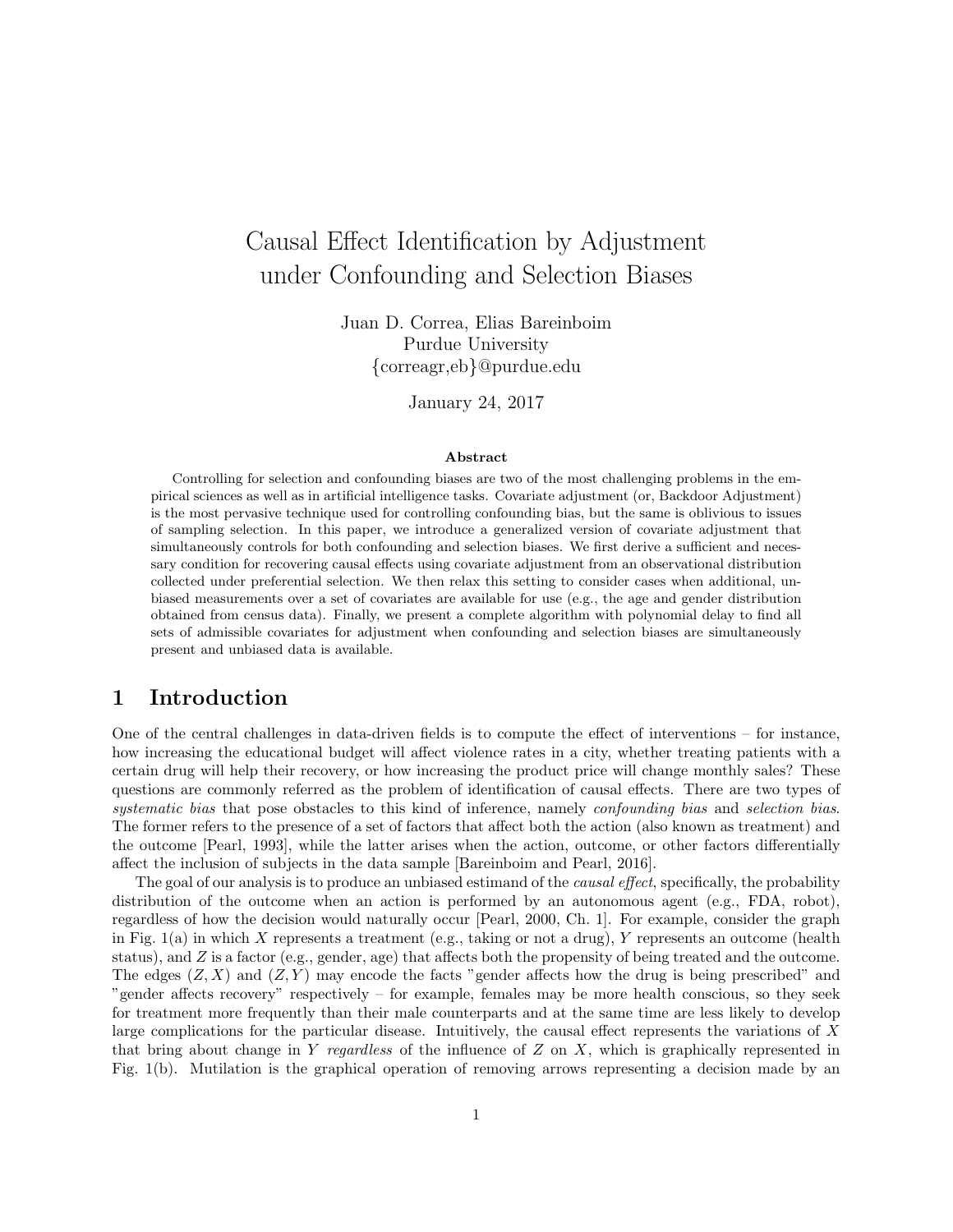autonomous agent of setting a variable to a certain value. The mathematical counterpart of mutilation is the  $do()$  operator and the average causal effect of X on Y is usually written in terms of the  $do$ -distribution  $P(y | do(x))$  [Pearl, 2000, Ch. 1].

The gold standard for obtaining the do-distribution is through the use of randomization, where the treatment assignment is selected by a randomized device (e.g., a coin flip) regardless of any other set of covariates  $(Z)$ . In fact, this operation physically transforms the reality of the underlying population (Fig. 1(a)) into the corresponding mutilated world (Fig. 1(b)). The effect of  $Z$  on  $X$  is neutralized once randomization is applied. Despite its effectiveness, randomized studies can be prohibitively expensive, and even unattainable in certain cases, either for technical, ethical, or technical reasons – e.g., one cannot randomize the cholesterol level of a patient and record if it causes the heart to stops, when trying to assess the effect of cholesterol level on cardiac failure.

An alternative way of computing causal effects is trying to relate non-experimentally collected samples (drawn from  $P(z, x, y)$ ) with the experimental distribution  $(P(y | do(x)))$ . Non-experimental (often called observational) data relates to the model in Fig. 1(a) where subjects decide by themselves to take or not the drug  $(X)$  while influenced by other factors  $(Z)$ . There are a number of techniques developed for this task, where the most general one is known as do-calculus [Pearl, 1995]. In practice, one particular strategy from do-calculus called *adjustment* is used the most. It consists of averaging the effect of  $X$  on  $Y$  over the different levels of Z, isolating the effect of interest from the effect induced by other factors. Controlling for confounding bias by adjustment is currently the standard method for inferring causal effects in data-driven fields, and different properties and enhancements have been studied in statistics [Rubin, 1974, Robinson and Jewell, 1991, Pirinen et al., 2012, Mefford and Witte, 2012] and AI [Pearl, 1993, Pearl, 1995, Pearl and Paz, 2010, Shpitser et al., 2010, Maathuis and Colombo, 2015, van der Zander et al., 2014].

Orthogonal to confounding, sampling selection bias is induced by preferential selection of units for the dataset, which is usually governed by unknown factors including treatment, outcome, and their consequences. It cannot be removed by a randomized trial and may stay undetected during the data gathering process, the whole study, or simply never be detected<sup>1</sup>. Consider Fig. 1(e) where X and Y represent again treatment and outcome, but S represents a binary variable that indicates if a subject is included in the pool  $(S=1)$ means that the unit is in the sample,  $S=0$  otherwise). The effect of X on Y in the entire population  $(P(y | do(x)))$  is usually not the same as in the sample  $(P(y | do(x), S=1))$ . For instance, patients that went to the hospital and were sampled are perhaps more affluent and have better nutrition than the average person in the population, which can lead to a faster recovery. This preferential selection of samples challenges the validity of inferences in several tasks in AI [Cooper, 1995, Cortes et al., 2008, Zadrozny, 2004] and Statistics [Little and Rubin, 1986, Kuroki and Cai, 2006] as well as in the empirical sciences [Heckman, 1979, Angrist, 1997, Robins, 2001].

The problem of selection bias can be addressed by removing the influence of the biased sampling mechanism on the outcome as if a random sample of the population was taken. For the graph in Fig. 1(d), for example, the distribution  $P(y | do(x))$  is equal to  $P(y | x, S=1)$  because there are not external factors that affect X and the selection mechanism  $S$  is independent of the outcome Y when the effect is estimated for the treatment  $X$ . There exists a complete non-parametric<sup>2</sup> solution for the problem of estimating statistical quantities from selection biased datasets [Bareinboim and Pearl, 2012], and also sufficient and algorithmic conditions for recovering from selection in the context of causal inference [Bareinboim et al., 2014, Bareinboim and Tian, 2015]. Whenever non-parametric recoverability is not feasible, a number of additional constraints over the model can be considered, including assumptions relative to the query (e.g., odds ratio), the type and dimensionality of the variables (e.g., discrete), and their topological relationships (e.g., IVs) [Didelez et al., 2010, Bareinboim and Pearl, 2012, Evans and Didelez, 2015].

Both confounding and selection biases carry extraneous "flow" of information between treatment and

<sup>&</sup>lt;sup>1</sup>[Zhang, 2008] noticed some interesting cases where detection is feasible in a class of non-chordal graphs.

 $2N<sub>0</sub>$  assumptions about the about the functions that relates variables are made (i.e. linearity, monotonicity).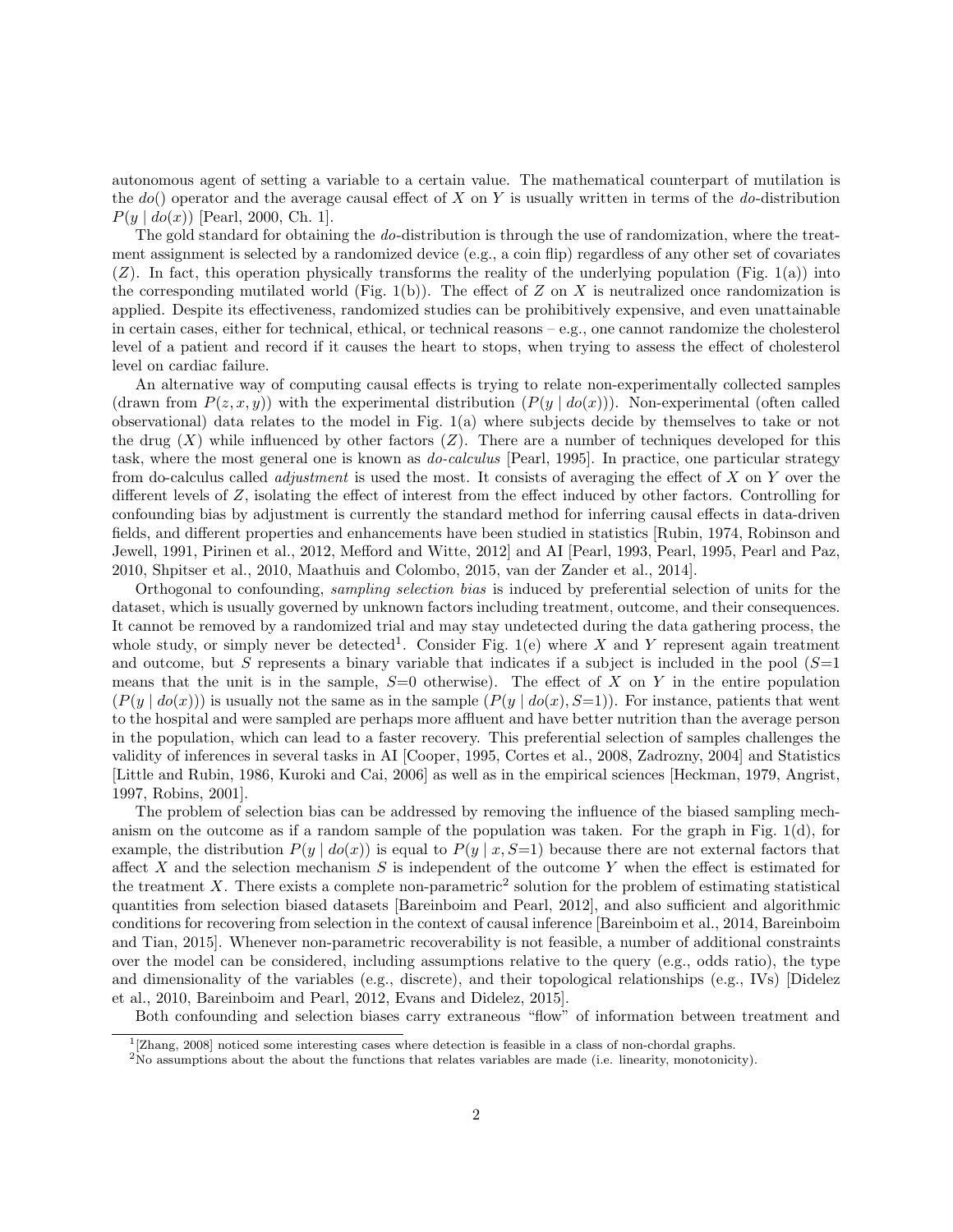

Figure 1: (a) and (d) give simple examples for confounding and selection bias respectively. (b) represents the model in (a) after an intervention is performed on  $X$ . (c) and (e) present examples where confounding and selection bias can not be removed respectively. In (f) we can control for either confounding or selection bias, but not for both unless we have external data on  $P(z)$ .

outcome, which is usually deemed "spurious correlation" since it does not correspond to the effect we want to compute on. Despite all the progress made in controlling these biases separately, we show that to estimate causal effects considering both problems requires a more refined analysis. First, note that the effect of X on Y can be estimated by blocking confounding and controlling for selection, respectively, in Figs. 1(a) and (d). On the other hand, confounding cannot be removed in Fig. 1(c) nor it can be recovered from selection bias in Fig. 1(e). Perhaps surprisingly, Fig. 1(f) presents a scenario where either confounding or selection can be addressed separately  $(P(y|do(x)) = \sum_{Z} P(y|x, z)P(z)$  and  $P(z, y|do(x)) = P(z, y|do(x), S=1)$ , but not simultaneously (without external data). As this example suggests, there is an intricate connection between these two biases that disallow the methods developed for these problems of being applied independently and then combined.

In this paper, we study the problem of estimating causal effects from models with an arbitrary structure that involve both biases. We establish necessary and sufficient conditions that a set of variables should fulfill so as to guarantee that the target effect can be unbiasedly estimated by adjustment. We consider two settings – first when only biased data is available, and then a more relaxed setting where additional unbiased samples of covariates are available for use (e.g., census data). Specifically, we solved the following problems:

- 1. Identification and recoverability without external data: The data is collected under selection bias,  $P(\mathbf{v} \mid S=1)$ , when does a set of covariates **Z** allow  $P(\mathbf{y} \mid do(\mathbf{x}))$  to be estimated by adjusting for Z?
- 2. Identification and recoverability with external data: The data is collected under selection bias  $P(\mathbf{v} \mid S=1)$  and unbiased samples of  $P(\mathbf{t}), \mathbf{T} \subseteq \mathbf{V}$ , are available. When does a set of covariates  $\mathbf{Z} \subseteq \mathbf{T}$ license the estimation of  $P(\mathbf{y} \mid do(\mathbf{x}))$  by adjusting for **Z**?
- 3. Finding admissible adjustment sets with external data: How can we list all admissible sets Z capable of identifying and recovering  $P(\mathbf{y} \mid do(\mathbf{x}))$ , for  $\mathbf{Z} \subseteq \mathbf{T} \subseteq \mathbf{V}$ ?

# 2 Preliminaries

The systematic analysis of confounding and selection biases requires a formal language where the characterization of the underlying data-generating model can be encoded explicitly. We use the language of Structural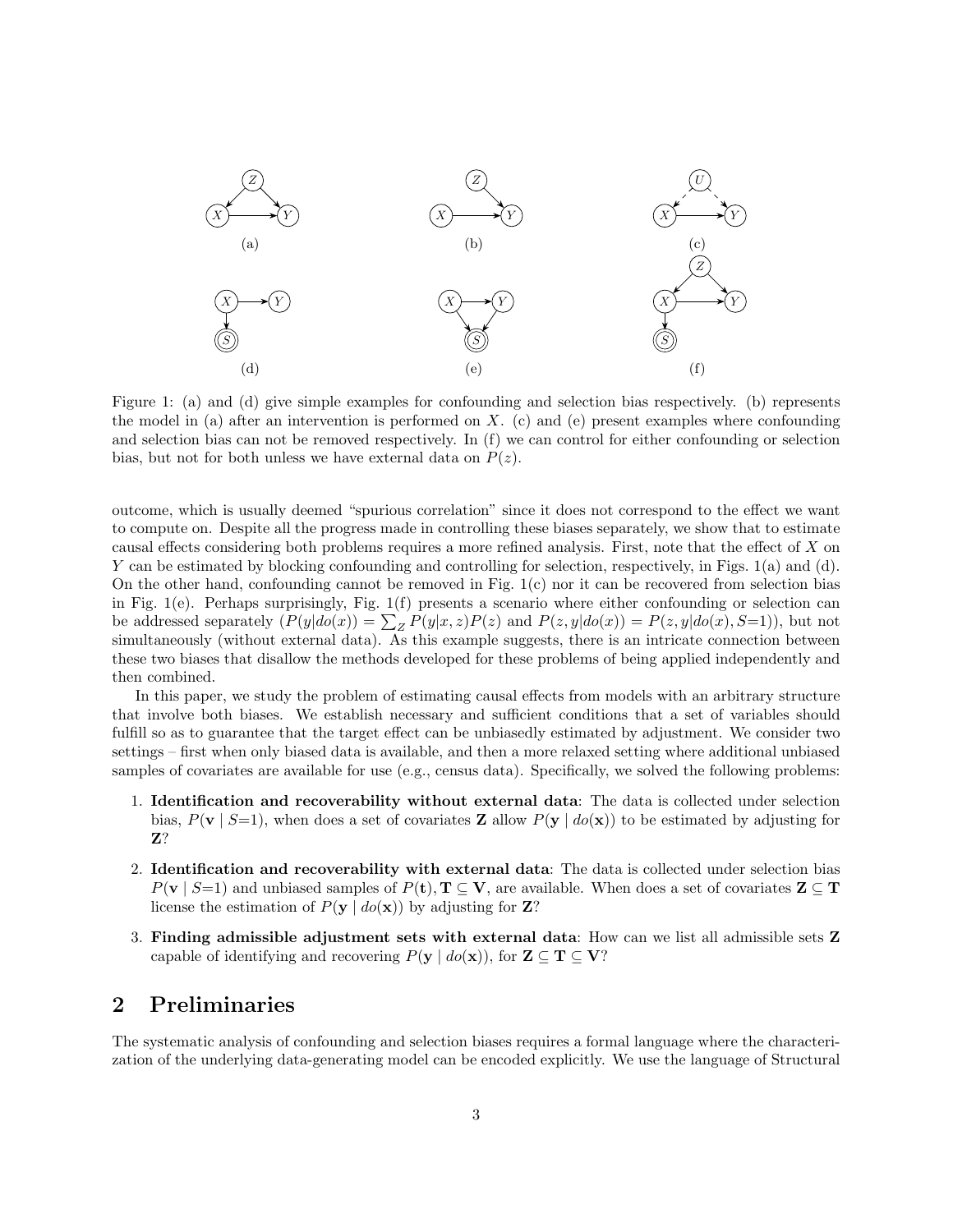Causal Models (SCM) [Pearl, 2000, pp. 204-207]. Formally, a SCM M is a 4-tuple  $\langle U, V, F, P(u) \rangle$ , where U is a set of exogenous (latent) variables and V is a set of endogenous (measured) variables. F represents a collection of functions  $F = \{f_i\}$  such that each endogenous variable  $V_i \in V$  is determined by a function  $f_i \in F$ , where  $f_i$  is a mapping from the respective domain of  $U_i \cup Pa_i$  to  $V_i$ ,  $U_i \subseteq U$ ,  $Pa_i \subseteq V \setminus V_i$  (where  $Pa_i$  is the set of endogenous variables that are arguments of  $f_i$ ), and the entire set F forms a mapping from  $U$  to  $V$ . The uncertainty is encoded through a probability distribution over the exogenous variables,  $P(u)$ . Within the structural semantics, performing an action  $X=x$  is represented through the do-operator,  $do(X=x)$ , which encodes the operation of replacing the original equation of X by the constant x and induces a submodel  $M_x$ . For a detailed discussion on the properties of structural models, we refer readers to [Pearl, 2000, Ch. 7].

Structural Causal Models are, by convention, represented economically using directed acyclic graphs with nodes for the measured variables and edges to represent the functional dependencies among them. Bidirected, dashed arrows are used to indicate the presence of an unobserved confounder between the variables connected by it. In this paper, the usual family notation over the graphs is used, so that  $Pa_X$ ,  $An_X$ and  $De<sub>X</sub>$  stand respectively for the set of parents, ancestors and descendants for a particular variable X. Moreover, sets of variables are represented in bold. The causal effect of a set  $X$  when it is assigned a set of values x, on a set Y when it is instantiated as y will be written as  $P(y | do(x))$ , which is a short hand notation for  $P(Y=y | do(X=x))$ . Mainly, the problems presented operate on  $P(y)$ ,  $P(y | do(x))$ ,  $P(y | S=1)$ , respectively, the observational, experimental, and selection-biased distributions.

Formally, the task of estimating a probabilistic quantity from a selection-biased distribution is known as recovering from selection bias [Bareinboim and Pearl, 2012]. It is not uncommon for observations of a subset of the variables over the entire population (unbiased data) to be available for use. Therefore, our treatment consider two subsets of V, M,  $T \subseteq V$ , where M contains the variables for which data was collected under selection bias, and T encompasses the variables observed in the overall population, without bias. The absence of unbiased data is equivalent to have  $\mathbf{T} = \emptyset$ .

# 3 Selection Bias with Adjustment

The main justification for the validity of adjustment for confounding comes under a graphical condition called the "Backdoor criterion" [Pearl, 1993, Pearl, 2000], as shown below:

Definition 1 (Backdoor Criterion [Pearl, 2000]). A set of variables Z satisfies the Backdoor Criterion relative to a pair of variables  $(X, Y)$  in a directed acyclic graph G if:

- (i) No node in  $\mathbf Z$  is a descendant of X.
- (ii) **Z** blocks every path between X and Y that contains an arrow into X.

The heart of the criterion lies in cond. (ii), where the set  $Z$  is required to block all the backdoor paths between X and Y that generate confounding bias. Furthermore, cond. (i) forbids the inclusion of descendants of X in  $\mathbb Z$ , which intends to avoid opening new non-causal paths. For example, the empty set is admissible for adjustment in Fig. 1(e), but adding S would not be allowed since it is a descendant of X and opens the non-causal path  $X \to S \leftarrow Y$ . On the other hand, even though S does not open any non-causal path in Fig. 1(f), the criterion does not allow it to be used for adjustment.

[Bareinboim et al., 2014] noticed that adjustment could be used for controlling for selection bias, in addition to confounding, which lead to a sufficient graphical condition called Selection-Backdoor criterion.

**Definition 2** (Selection-Backdoor Criterion [Bareinboim and Tian, 2015]). A set  $\mathbf{Z} = \mathbf{Z}^+ \cup \mathbf{Z}^-$ , with  ${\bf Z}^- \subseteq De_X$  and  ${\bf Z}^+ \subseteq {\bf V} \setminus De_X$  (where  $De_X$  is the set of variables that are descendants of X in G) satisfies the selection backdoor criterion (s-backdoor, for short) relative to  $X, Y$  and  $\mathbf{M}, \mathbf{T}$  in a directed acyclic graph G if: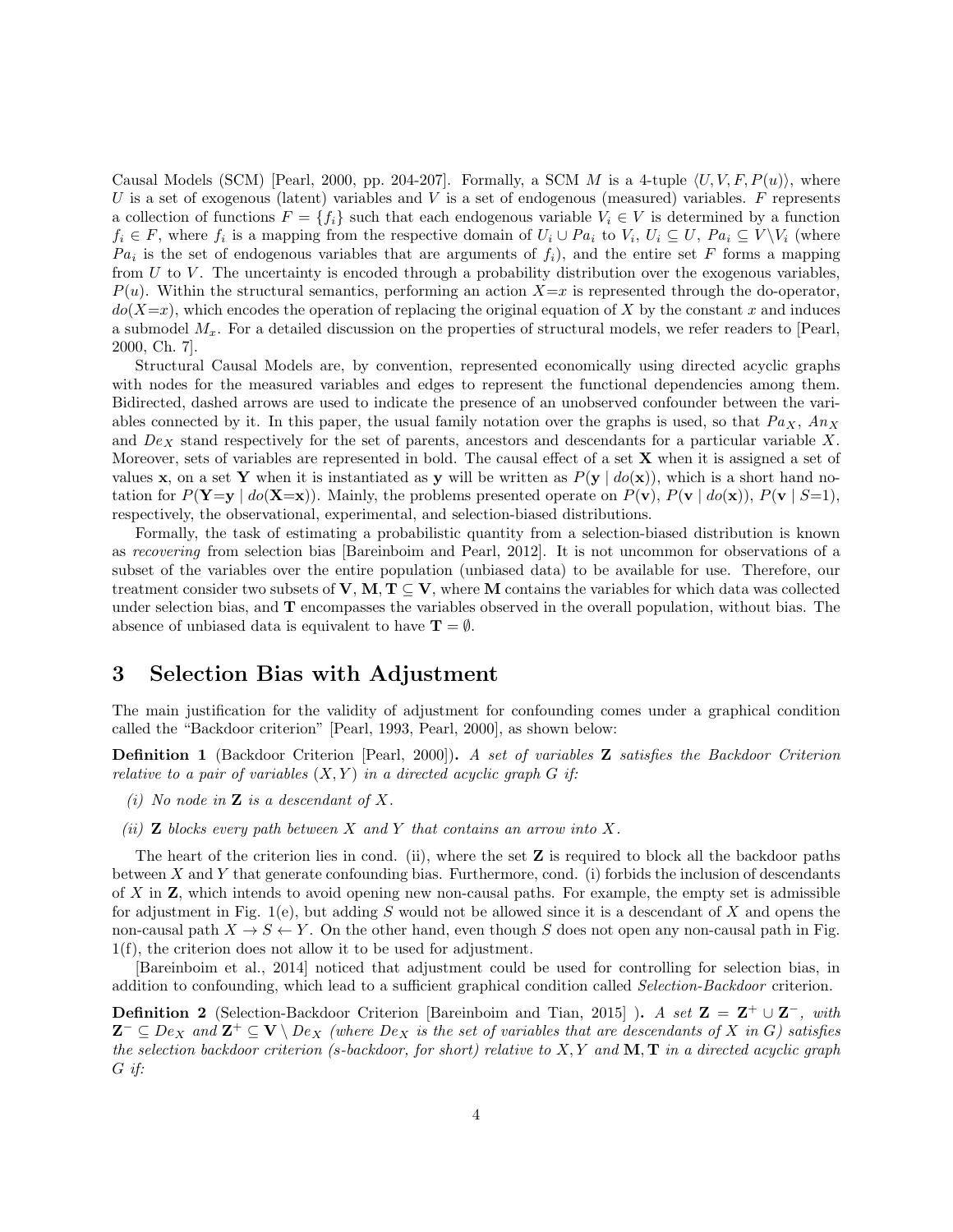

Figure 2: A graph that does not satisfy the s-backdoor criterion (respect to Z), but the adjustment formula is recoverable and corresponds to desired causal effect.

- (i)  $\mathbb{Z}^+$  blocks all back door paths from X to Y
- (ii) X and  $\mathbf{Z}^+$  block all paths between  $\mathbf{Z}^-$  and Y, namely,  $(\mathbf{Z}^- \perp \hspace{-1.2mm} \perp Y \mid X, \mathbf{Z}^+)$
- (iii) X and Z block all paths between S and Y, namely,  $(Y \perp S | X, Z)$
- (iv)  $\mathbf{Z} \cup \{X, Y\} \subseteq \mathbf{M}$  and  $\mathbf{Z} \subseteq \mathbf{T}$

The first two conditions echo the extended-backdoor [Pearl and Paz,  $2010]^3$ , while cond. (iii) and (iv) guarantee that the resultant expression is estimable from the available datasets. If the S-Backdoor criterion holds for **Z** relative to X, Y and **M**, **T** in G, then the effect  $P(y | do(x))$  is identifiable, recoverable, and given by

$$
P(y | do(x)) = \sum_{\mathbf{Z}} P(y | x, \mathbf{z}, S=1) P(\mathbf{z})
$$
\n(1)

Note that the S-Backdoor is sufficient but not necessary for adjustment. To witness, consider the model in Fig. 2 where  $\mathbf{Z} = \{Z_1, Z_2\}$ ,  $\mathbf{M} = \{X, Y, Z_1, Z_2\}$ , and  $\mathbf{T} = \{Z_1, Z_2\}$ . Here,  $\mathbf{Z}^+ = \emptyset$ ,  $\mathbf{Z}^- = \{Z_1, Z_2\}$ . Condition (ii) in Def. 2 is violated, namely  $(Z_1, Z_2 \not\perp Y \mid X)$ . Perhaps surprisingly, the effect  $P(y \mid do(x))$  is identifiable and recoverable, as follows:

$$
P(y|do(x)) = P(y|x)
$$
\n<sup>(2)</sup>

$$
= P(y|x) \sum_{Z_1} P(z_1) \tag{3}
$$

$$
= \sum_{Z_1} P(y|x, z_1) P(z_1) \tag{4}
$$

$$
= \sum_{Z_1, Z_2} P(y|x, z_1, z_2) P(z_2|x, z_1) P(z_1)
$$
\n(5)

$$
=\sum_{Z_1,Z_2} P(y|x,z_1,z_2)P(z_2|z_1)P(z_1)
$$
\n(6)

$$
=\sum_{Z_1,Z_2} P(y|x,z_1,z_2,S=1)P(z_1,z_2)
$$
\n(7)

(2) follows from the application of the second rule of do calculus and the independence  $(X \perp\!\!\!\perp Y)_{G_X}$ . Equations (5),(6),(7) use the independences  $(Y \perp Z_1 | X)$ ,  $(Z_2 \perp X | Z_1)$  and  $(S \perp Y | X, Z_1, Z_2)$  respectively. The final expression (7) is estimable from the available data.

Considering that  $\mathbf{Z} = \emptyset$  controls for confounding, adjusting for  $\mathbf{Z} = \{Z_1, Z_2\}$  seems unnecessary. As it turns out, covariates irrelevant for confounding control, could play a role when we compound this task with recovering from selection bias (where  $Y$  will need to be separated from  $S$ ).

 $3$ The extended-backdoor augments the backdoor criterion to allow for descendants of  $X$  that could be harmless in terms of bias.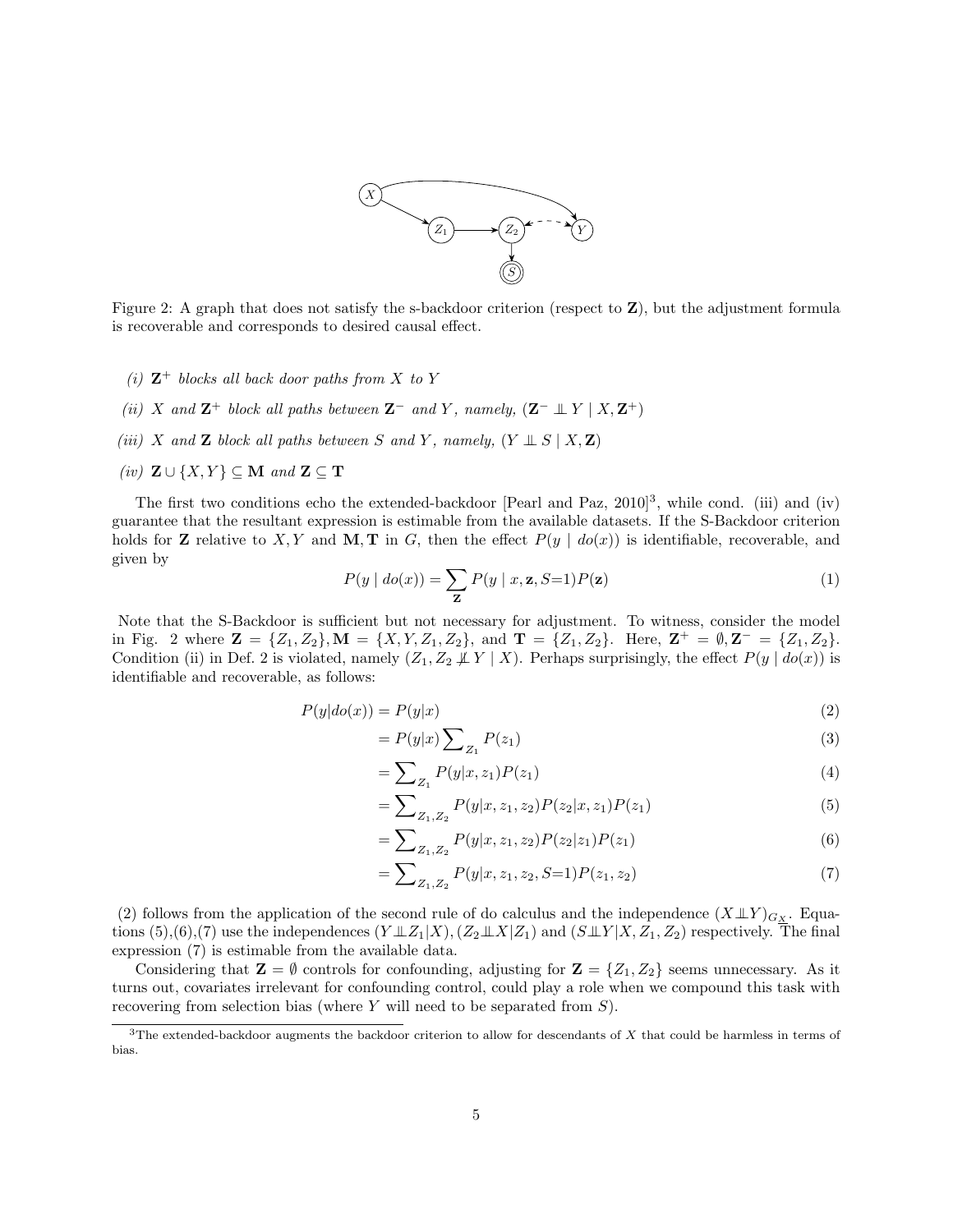### 4 Generalized Adjustment without External Data

Let us consider the case when only biased data  $P(\mathbf{v} \mid S=1)$  over **V** is measured. Our interest in this section is on conditions that allow  $P(y \mid do(x))$  to be computed by adjustment without external measurements.

Consider the model G in Fig. 4(a). Note that Y and S are marginally independent in  $G_{\overline{X}}$  (the graph after an intervention on  $X$  where all edges into  $X$  are not present). As for confounding,  $Z$  needs to be conditioned on, but doing so opens a path between Y and S, letting spurious correlation from the bias to be included in our calculation. It turns out that with a careful manipulation of the expression, both biases can be controlled as follows:

$$
P(y | do(x)) = P(y | do(x), S=1)
$$
\n(8)

$$
= \sum_{Z} P(y \mid do(x), z, S=1) P(z \mid do(x), S=1)
$$
\n(9)

$$
= \sum_{Z} P(y \mid x, z, S=1) P(z \mid S=1)
$$
\n(10)

Eq. (8) follows from the independence  $(Y \perp\!\!\!\perp S \mid X)$  in the mutilated graph  $G_{\overline{X}}$ . Next we condition on Z and (10) is valid by the application of the second rule of do-calculus to the first term and the third rule to the second from (9). Note that every term in (10) is estimable from the biased distribution.

One important difference between the criterion presented in this section and the Backdoor criterion (both the standard and extended versions) is the explicit consideration of sets of outcome and, specially, treatment variables. This formulation requires a distinction between causal paths that contain a treatment variable only at the beginning, and those that are intercepted by another variable of the same kind. The former type of causal paths are called proper based in the following:

**Definition 3** (Proper Causal Path [Shpitser et al., 2010]). Let **X** and **Y** be sets of nodes. A causal path from a node in  $X$  to a node in  $Y$  is called proper if it does not intersect  $X$  except at the end point.

To illustrate the concept consider the graph in Fig. 3. In one hand, the path  $X_1 \to W_1 \to X_2 \to W_2 \to Y$ is not proper because of the presence of  $X_2$  in between the endpoints. On the other hand,  $X_1 \rightarrow W_3 \rightarrow Y$ and  $X_2 \to W_2 \to Y$  are proper. Note that, if **X** is composed of a single variable, then all causal paths are proper. To build intuition around the necessity of the notion of proper causal path, consider the strategy



Figure 3: Graph with proper and non-proper causal paths

entailed in the backdoor adjustment: to block all non-causal paths and only the non-causal ones. In the case of the path  $X_1 \to W_1 \to X_2 \to W_2 \to Y$  from before, the intervention on  $X_2$  cuts the flow of causal information from  $X_1$  to Y through that path. As a consequence adjusting for  $W_1$  is not interfering with the causal influence of  $X_1$  on Y, which is already nullified by the mentioned intervention on  $X_2$ . Hence, a carefree characterization may disallow the use of  $W_1$  for adjustment in similar scenarios, even when it may help with the selection bias problem.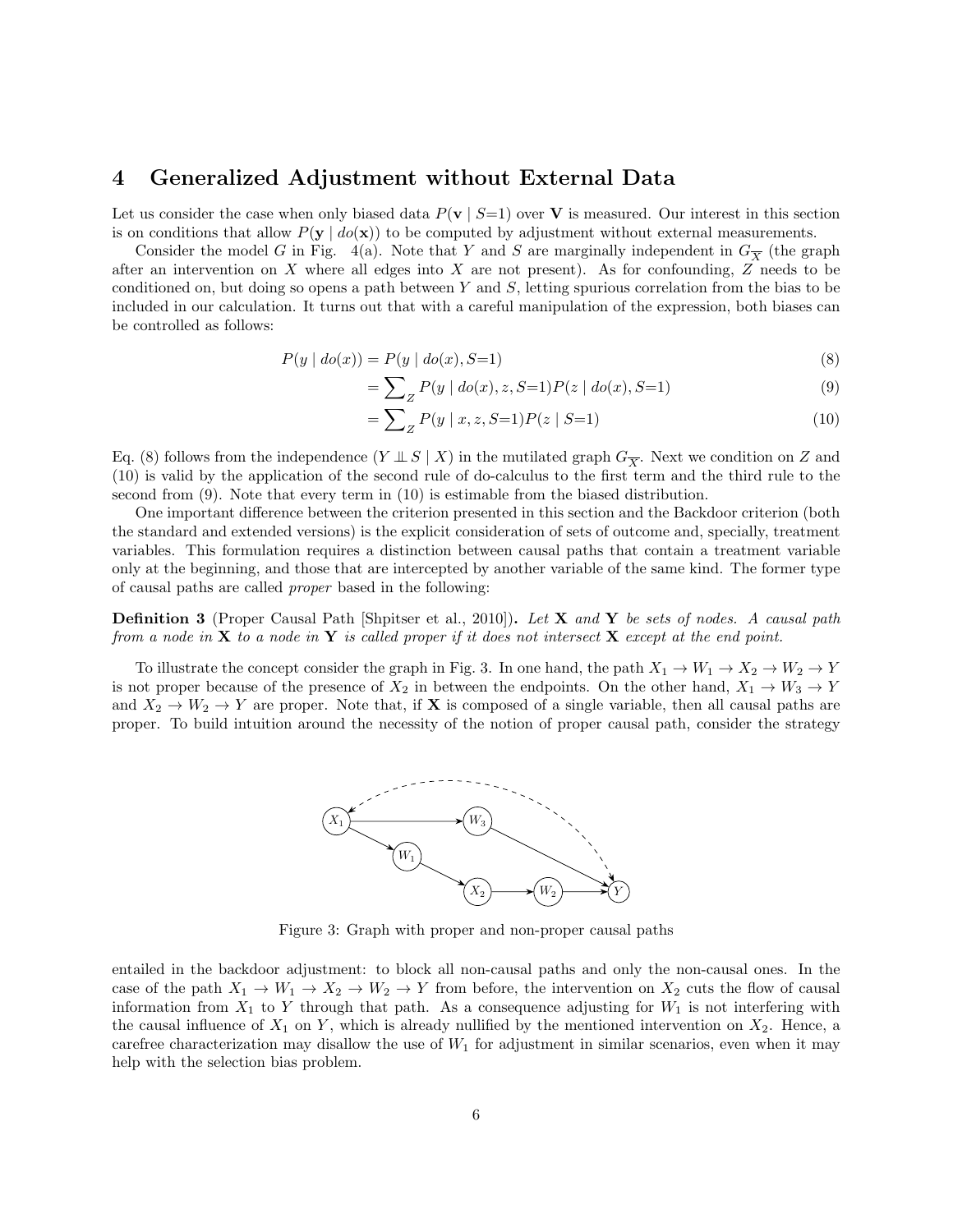

Figure 4: Models where Z satisfies Def. 4

In the sequel, we introduce a graphical criterion to determine whether a set of covariates is admissible for adjustment so as to simultaneously identify and recover a causal effect.

Definition 4 (Generalized Adjustment Criterion Type 1). A set Z satisfies the generalized criterion relative to the pair  $X$  and  $Y$  in a causal model with graph  $G$ , augmented with the selection mechanism S if:

- (a) No element of Z is a descendant in  $G_{\overline{X}}$  of any  $W \notin X$  which lies on a proper causal path from X to Y.
- (b) All non-causal paths between  $X$  and  $Y$  in  $G$  are blocked by  $Z$ .
- (c) Y is d-separated from S given X under the intervention do(x), i.e.,  $(Y \perp\!\!\!\perp S \mid X)_{G_{\overline{X}}}$ .
- (d) **Z** can be partitioned into sets  $\mathbf{Z}^+$ ,  $\mathbf{Z}^-$  such that  $\mathbf{Z}^+ = \{Z' \in \mathbf{Z} \mid (Z' \perp \mathbf{X} \mid S)_{G_{\overline{X(S)}}}\}$  and  $(\mathbf{Y} \perp \!\!\! \perp \mathbf{Z}^- \mid \mathbf{X}, \mathbf{Z}^+, S)_{G_{\overline{\mathbf{X}}}}.$

 $G_{\overline{X(S)}}$  is the graph where all edges into  $X\in \mathbf{X}\setminus An_S$  are removed, where  $An_S$  is the set of ancestors of the variable S in G.

Conditions (a) and (b) echo the Extended Backdoor/Adjustment Criterion [Pearl and Paz, 2010, Shpitser et al., 2010] and guarantee that Z is admissible for adjustment in the unbiased distribution. Condition (c) requires the outcome  $\bf{Y}$  to be independent of the selection mechanism S under intervention, without observing any covariate Z, this is effectively saying that the causal effect is invariant to the selection mechanism. Condition (d) ensures that either conditioning on  $S$  is not introducing spurious information from  $X$  to the wights given by the covariates  $Z$  in the adjustment (for the  $Z^+$  subset), or that Y is insensitive to  $Z$  (as for Z <sup>−</sup>). The following theorem claims the completeness of this criterion:

**Theorem 1** (Generalized Adjustment Formula Type 1). Given disjoint sets of variables  $X, Y$  and  $Z$  in a causal model with graph G. The effect  $P(\mathbf{v} \mid do(\mathbf{x}))$  is given by

$$
P(\mathbf{y} \mid \text{do}(\mathbf{x})) = \sum_{\mathbf{Z}} P(\mathbf{y} \mid \mathbf{x}, \mathbf{z}, S=1) P(\mathbf{z} \mid S=1)
$$
\n(11)

in every model inducing G if and only if **Z** satisfies the generalized adjustment criterion type 1 relative to the pair  $X, Y$ .

*Proof.* Suppose Z satisfy the criterion relative to X, Y. Then it can be decomposed into  $Z^-$  and  $Z^+$  as defined in condition (d). The causal effect can be derived as follows:

$$
P(\mathbf{y} \mid \text{do}(\mathbf{x})) = P(\mathbf{y} \mid \text{do}(\mathbf{x}), S=1)
$$
\n<sup>(12)</sup>

$$
=\sum_{\mathbf{Z}^+} P(\mathbf{y}|do(\mathbf{x}), \mathbf{z}^+, S=1) P(\mathbf{z}^+|do(\mathbf{x}), S=1)
$$
\n(13)

$$
=\sum_{\mathbf{Z}^+} P(\mathbf{y} \mid \text{do}(\mathbf{x}), \mathbf{z}^+, S=1) P(\mathbf{z}^+ \mid S=1) \tag{14}
$$

$$
= \sum_{\mathbf{Z}^+} P(\mathbf{y} \mid \text{do}(\mathbf{x}), \mathbf{z}^+, S=1) \sum_{\mathbf{Z}^-} P(\mathbf{z}|S=1) \tag{15}
$$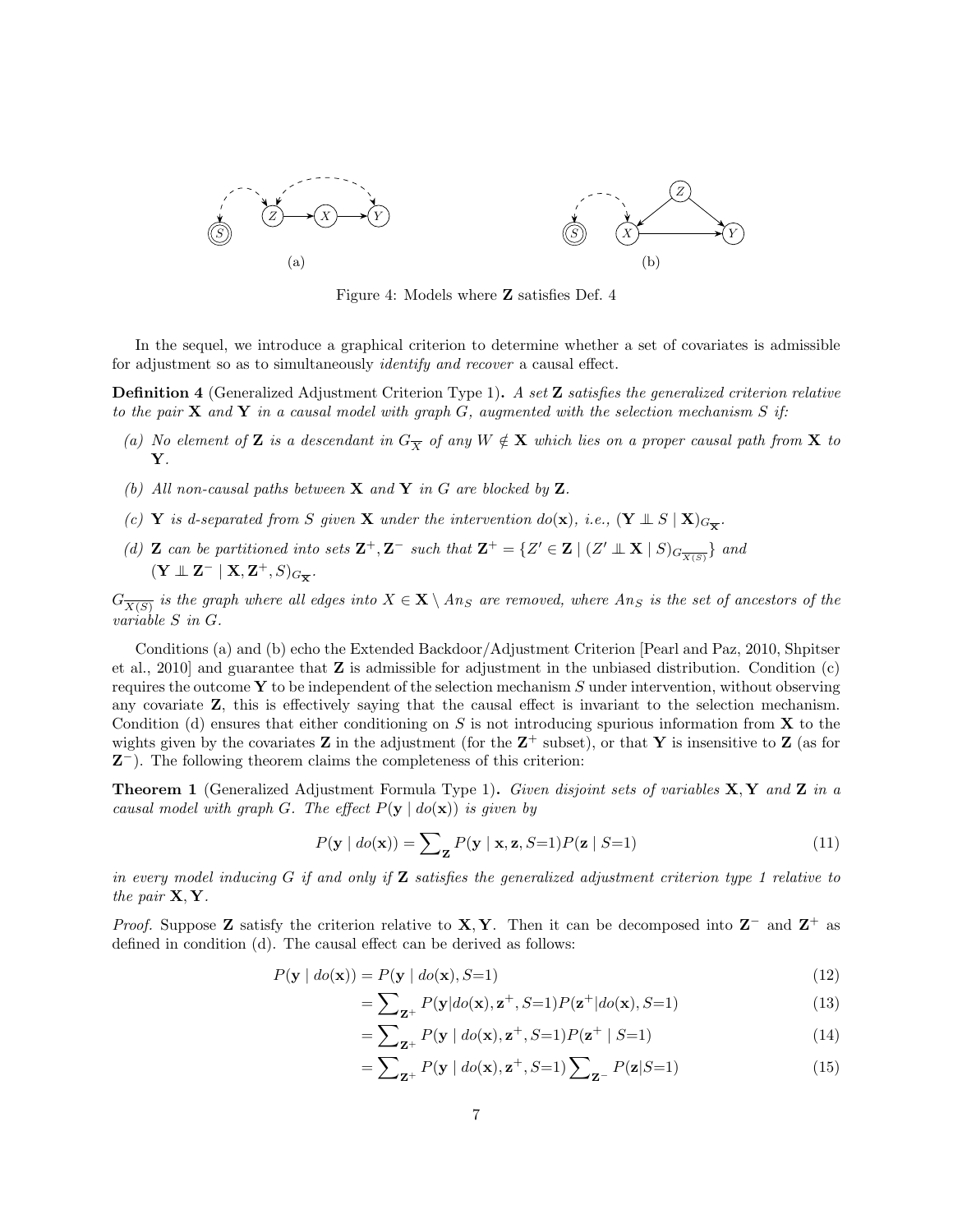$$
= \sum_{\mathbf{z}} P(\mathbf{y} \mid \text{do}(\mathbf{x}), \mathbf{z}, S=1) P(\mathbf{z} \mid S=1) \tag{16}
$$

$$
= \sum_{\mathbf{Z}} P(\mathbf{y} \mid \mathbf{x}, \mathbf{z}, S=1) P(\mathbf{z} \mid S=1)
$$
 (17)

Eq. (12) follows from cond. (c). Conditioning on  $\mathbb{Z}^+$  and applying the third rule of do-calculus using the definition of  $\mathbb{Z}^+$  in cond. (d) yield eq. (14). Summing over  $\mathbb{Z}^-$  in the second factor and adding  $\mathbb{Z}^-$  to the first term using cond. (d) results in (16). Conditions (a) and (b) imply  $(\mathbf{Y} \perp \perp \mathbf{X} \mid \mathbf{Z})_{G_{\mathbf{X}}},$  furthermore, cond. (c) ensures that observing S will not open any path between **X** and **Y**, because such path will either violate (c) or have some  $X \in \mathbf{X}$  as a collider which contradicts (b). Hence,  $(\mathbf{Y} \perp \mathbf{X} \mid \mathbf{Z}, S)_{G_{\mathbf{X}}}$  holds and can be used together with rule 2 of do-calculus to remove of the do operator, which results in the adjustment formula in Eq. (11). The necessity part of the proof is presented in the appendix.  $\Box$ 

The set  $\mathbf{Z} = \{Z\}$  for the model in Fig. 4(b) also satisfies Def. 4. Similarly to Fig. 4(a), if we control for confounding and then try to remove the do-operator, it appears that the second term of the adjustment expression cannot be estimated, because the independence  $(\mathbf{Z} \perp \hspace{-0.1cm} \perp S)$  does not hold in G. Still, there exists a derivation strategy encapsulated in Def. 4 / Thm. 1 that allow one to recover from both selection and confounding biases.

### 5 Generalized Adjustment With External Data

A natural question that arises is whether additional measurements in the population level over the covariates can help identifying and recovering the desired causal effect. The following criterion relaxes the previous result by leveraging the unbiased data available.

**Definition 5** (Generalized Adjustment Criterion Type 2). A set **Z** satisfies the generalized criterion relative to  $X, Y$ , a set of variables measured under selection bias M and a set of variables observed in the overall population  $T$  in a causal model with graph G augmented with the selection mechanism S if:

- (a) No element of **Z** is a descendant in  $G_{\overline{X}}$  of any  $W \notin \mathbf{X}$  which lies on a proper causal path from **X** to Y.
- (b) All non-causal paths between  $X$  and  $Y$  in G are blocked by  $Z$ .
- (c) Y is d-separated from the selection mechanism S given Z and X, i.e.,  $(Y \perp S | X, Z)$ .
- (d) The variables are measured with bias  $(\mathbf{Z}, \mathbf{X}, \mathbf{Y} \subseteq \mathbf{M})$  and the covariates are available without bias  $(Z \subseteq T)$

As in Def. 4, conditions (a) and (b) ensure  $\mathbf Z$  is valid for adjustment without selection bias. Condition (c) requires that the influence of the selection mechanism in the outcome is nullified by conditioning on X and Z. Note that (c) is stated over the graph G and not  $G_{\overline{X}}$  as in the previous case. Actually, given cond. (b) they are interchangeable because they may differ only when  $X$  is a collider in a path between S and Y. But, this is also a non-causal path between  $X$  and  $Y$  that, by condition (b), should be blocked by  $Z$  anyways. Given that, cond. (c) as in the definition for considering it simpler. Condition (d) guarantees that the adjustment expression can be estimated from the available data. The following theorem claims the completeness of the criterion for this case:

**Theorem 2** (Generalized Adjustment Formula Type 2). Given disjoint sets of variables  $X, Y$  and  $Z$ , and sets M, T in a causal model with graph G. In every model inducing G, the effect  $P(y | do(x))$  is given by

$$
P(\mathbf{y} \mid do(\mathbf{x})) = \sum_{\mathbf{z}} P(\mathbf{y} \mid \mathbf{x}, \mathbf{z}, S=1) P(\mathbf{z})
$$
\n(18)

if and only if the set **Z** satisfies the generalized adjustment criterion type 2 relative to the pair  $X, Y$ .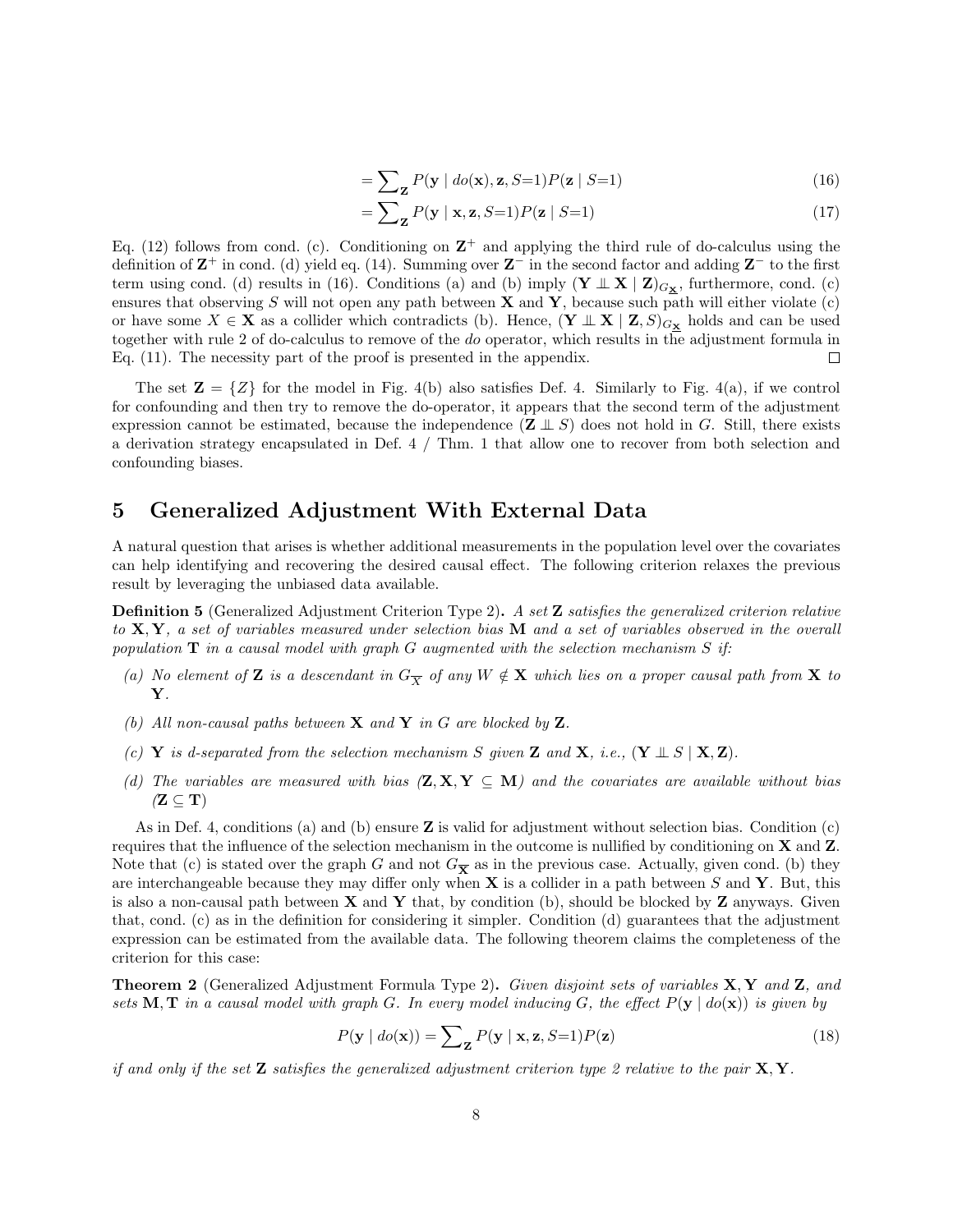

Figure 5: Models where the set Z satisfies Def. 5.

*Proof.* Suppose **Z** satisfy the conditions of the theorem relative to the pair  $X, Y$  and the sets  $M, T$ . By conditions (a) and (b), the effect can be written as:

$$
P(\mathbf{y} \mid \textit{do}(\mathbf{x})) = \sum_{\mathbf{Z}} P(\mathbf{y} \mid \mathbf{x}, \mathbf{z}) P(\mathbf{z})
$$

Note that S can be introduced to the first term by cond. (c), which entail Eq. (18). Cond. (d) ensures that both terms in the expression are estimable from the available distributions. The necessity part of the proof is presented in the appendix. □

Fig. 5 presents two causal models that satisfies the previous criterion if measurements over  $\mathbf{Z} = \{Z_1, Z_2, Z_3\}$ are available. To witness how the expression can be reached using do-calculus and probability axioms, consider Fig. 5(a):

$$
P(y|do(x)) = \sum_{Z_3} P(y \mid do(x), z_3) P(z_3 \mid do(x))
$$
\n(19)

$$
=\sum_{Z_3} P(y \mid x, z_3) P(z_3) \tag{20}
$$

$$
=\sum_{Z_1,Z_3} P(y \mid x, z_1, z_3) P(z_1, z_3) \tag{21}
$$

$$
= \sum_{\mathbf{z}} P(y \mid x, \mathbf{z}) P(z_2 \mid x, z_1, z_3) P(z_1, z_3)
$$
 (22)

$$
= \sum_{\mathbf{z}} P(y \mid x, \mathbf{z}, S=1) P(\mathbf{z}) \tag{23}
$$

First conditioning on  $Z_3$  and removing  $do(x)$  using rule 3 of the do-calculus from the second term. Then, conditioning the second term on  $Z_1$ , moving the summation to the left, and introducing  $Z_1$  into the first term results in (21). Eq. (22) follows from conditioning the first term on  $Z_2$ , and finally removing X from the second term using the independence  $(Z_2 \perp X | Z_1, Z_3)$ . Combining the last two distributions over the Z's and introducing the selection bias term using the independence  $(Y \perp\!\!\!\perp S \mid X, \mathbf{Z})$  results in (23), which corresponds to the stated formula (18).

Model in Fig. 5(b) also satisfies the type 2 criterion and illustrates how this can be applied in cases where X and Y are sets of variables.

# 6 Finding Admissible Sets for Generalized Adjustment

An obvious extension to the problem is how to systematically list admissible sets for adjustment, using the criteria discussed in the previous sections. This is specially important in practice where factors such as feasibility, cost, and statistical power relate to the choosing of a covariate set.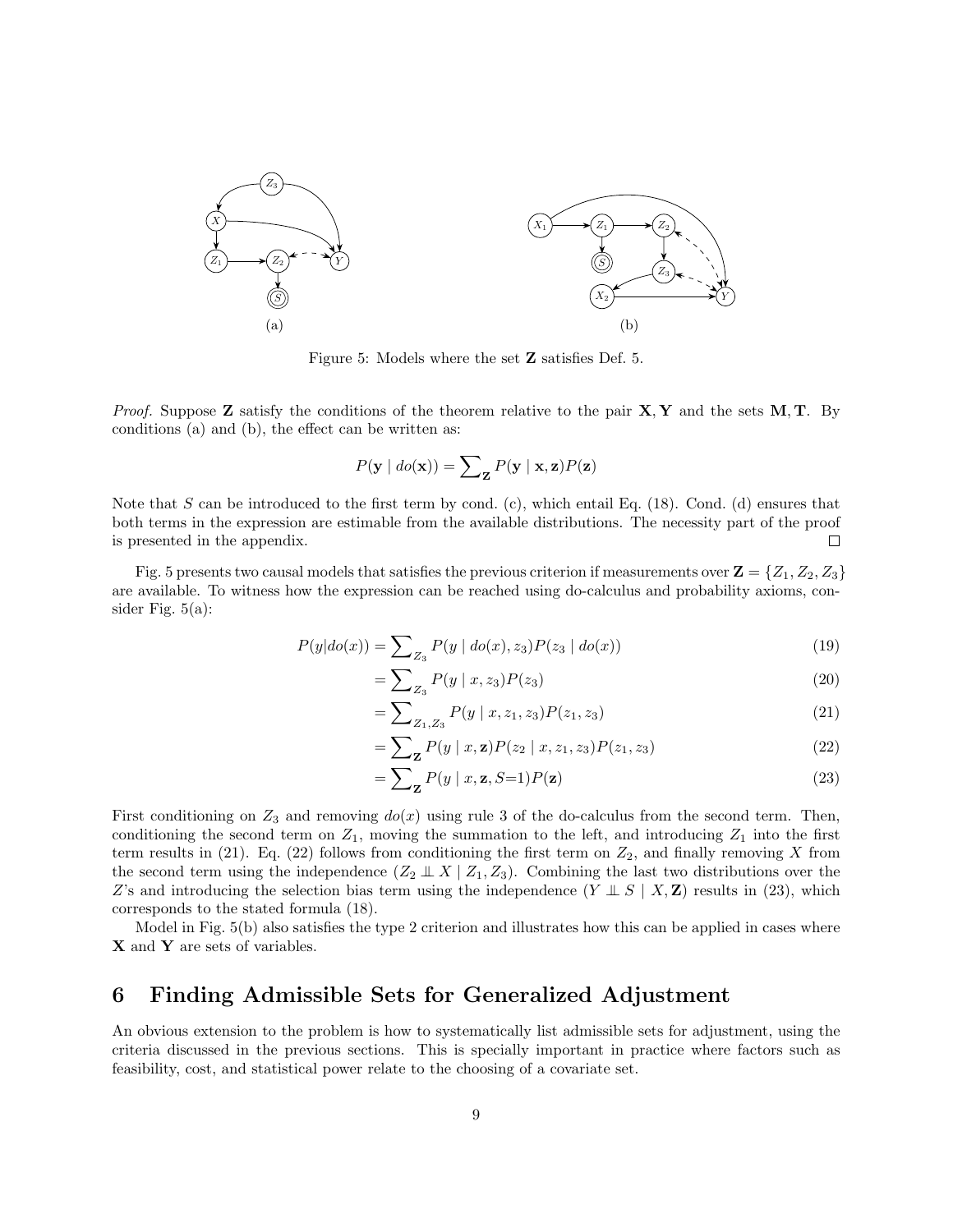In order to perform this kind of task efficiently, [van der Zander et al., 2014] introduced a transformation of the model called the Proper Backdoor Graph and formulate a criterion equivalent to the Adjustment Criterion:

**Definition 6** (Proper Backdoor graph). Let  $G = (\mathbf{V}, \mathbf{E})$  be a DAG, and  $\mathbf{X}, \mathbf{Y} \subseteq \mathbf{V}$  be pairwise disjoint subsets of variables. The proper backdoor graph, denoted as  $G_{\bf XY}^{pbd}$ , is obtained from G by removing the first edge of every proper causal path form  $X$  to  $Y$ .

**Definition 7** (Constructive Backdoor Criterion (CBD)). Let  $G = (\mathbf{V}, \mathbf{E})$  be a DAG, and  $\mathbf{X}, \mathbf{Y} \subseteq \mathbf{V}$  be pairwise disjoint subsets of variables. The set  $\mathbf Z$  satisfies the Constructive Backdoor Criterion relative to  $(X, Y)$  in G if:

i)  $\mathbf{Z} \subseteq \mathbf{V} \setminus \mathit{Dpcp}(\mathbf{X}, \mathbf{Y})$  and

ii) **Z** d-separates **X** and **Y** in the proper backdoor graph  $G_{XY}^{pbd}$ .

Where  $Dpcp(\mathbf{X}, \mathbf{Y}) = De((De_{\overline{\mathbf{Y}}}(\mathbf{X}) \setminus \mathbf{X}) \cap An_{\mathbf{X}}(Y))$ 

The set  $Dpcp(X, Y)$  is exactly the set of nodes forbidden by the first condition in both of the criteria given in this paper. Moreover,  $G_{XY}^{pbd}$  only contain  $X, Y$  paths that need to be blocked. The following lemmas and theorem allow the use of the algorithmic framework from [van der Zander et al., 2014] to solve instances of the question posed by the type 2 criterion.

**Lemma 3** (Constructive Backdoor  $\implies$  Generalized Adjustment Type 2). Any set **Z** satisfying the CDB applied to  $G_{(\mathbf{X})}^{pbd}$  $\sum_{(\mathbf{X}\cup S) \mathbf{Y}}^{pba}$  and  $Dpcp(\mathbf{X}\cup S,\mathbf{Y})\cup (\mathbf{V}\setminus \mathbf{T})$  relative to  $\mathbf{X},\mathbf{Y}$  in  $G$  also satisfies the Generalized Adjustment Criterion type 2.

*Proof.* By the equivalence between the CBD criterion and the adjustment criterion, we have that  $Dpcp(\mathbf{X}, \mathbf{Y})$ is exactly the set of nodes forbidden by cond. (a) of the type 2 criterion, so

$$
Dpcp(\mathbf{X} \cup S, \mathbf{Y}) = De((De_{\overline{\mathbf{X}, \mathbf{S}}}(\mathbf{X} \cup \{S\}) \setminus (\mathbf{X} \cup S)) \cap An_{\underline{\mathbf{X}, S}}(Y))
$$

Since S has no descendants,  $De_{\overline{X},S}(X \cup \{S\}) = De_{\overline{X}}(X) \cup S$  and  $An_{X,S}(Y) = An_{\underline{X}}(Y)$ . As a consequence  $Dpcp({\bf X}\cup S,{\bf Y})=Dpcp({\bf X},{\bf Y})$  implying cond. (a) of Def. 5.

 $G_{(\mathbf{X})}^{pbd}$  $\sum_{(\mathbf{X} \cup S)$  and  $\mathbf{Y}$  has all non-causal paths from  $\mathbf{X}$  to  $\mathbf{Y}$  present in  $G_{\mathbf{X}\mathbf{Y}}^{pbd}$ , therefore, if  $\mathbf{Z}$  block all non-causal paths in the former, it will do in the latter satisfying condition (b).

Every  $S - Y$  path may or may not contain **X**. If not, **Z** should block it in  $G_{(x)}^{pbd}$  $\sum_{(\mathbf{X} \cup S) \mathbf{Y}}^{\textit{poa}}$ . In the latter case, the subpath from  $X$  to  $Y$  is either causal or non-causal. If it is causal  $Z$  will not block it, but the  $S-Y$  path will be blocked by  $X$ . If the subpath is non-causal  $Z$  should block it, therefore, the larger path is blocked too. This argument implies condition (c). Since CBD holds for  $Dpcp(\mathbf{X} \cup S, \mathbf{Y}) \cup (\mathbf{V} \setminus \mathbf{T})$  every element in Z must belong to T satisfying condition (d).  $\Box$ 

**Lemma 4** (Generalized Adjustment Type  $2 \implies$  Constructive Backdoor). Any set **Z** satisfying the Generalized Adjustment Criterion type 2 relative to  $X, Y$  in G also satisfies the constructive backdoor criterion applied to  $G_{(\mathbf{X})}^{pbd}$  $p^{bba}_{(\mathbf{X}\cup S)\mathbf{Y}}$  and  $Dpcp(\mathbf{X}\cup S,\mathbf{Y})\cup (\mathbf{V}\setminus \mathbf{T}).$ 

*Proof.* By lemma 3,  $Dpcp(\mathbf{X} \cup S, \mathbf{Y}) = Dpcp(\mathbf{X}, \mathbf{Y})$ , which combined with condition (d) implies condition (i) of the CBP.

By cond. (b) every non-causal path from  $X$  to Y is blocked by Z and all paths from S to Y (which are always non-causal when S is treated as an  $X$ ) are blocked by  $Z, X$  by cond. (c). Those two facts together imply cond. (ii) of the CBD.  $\Box$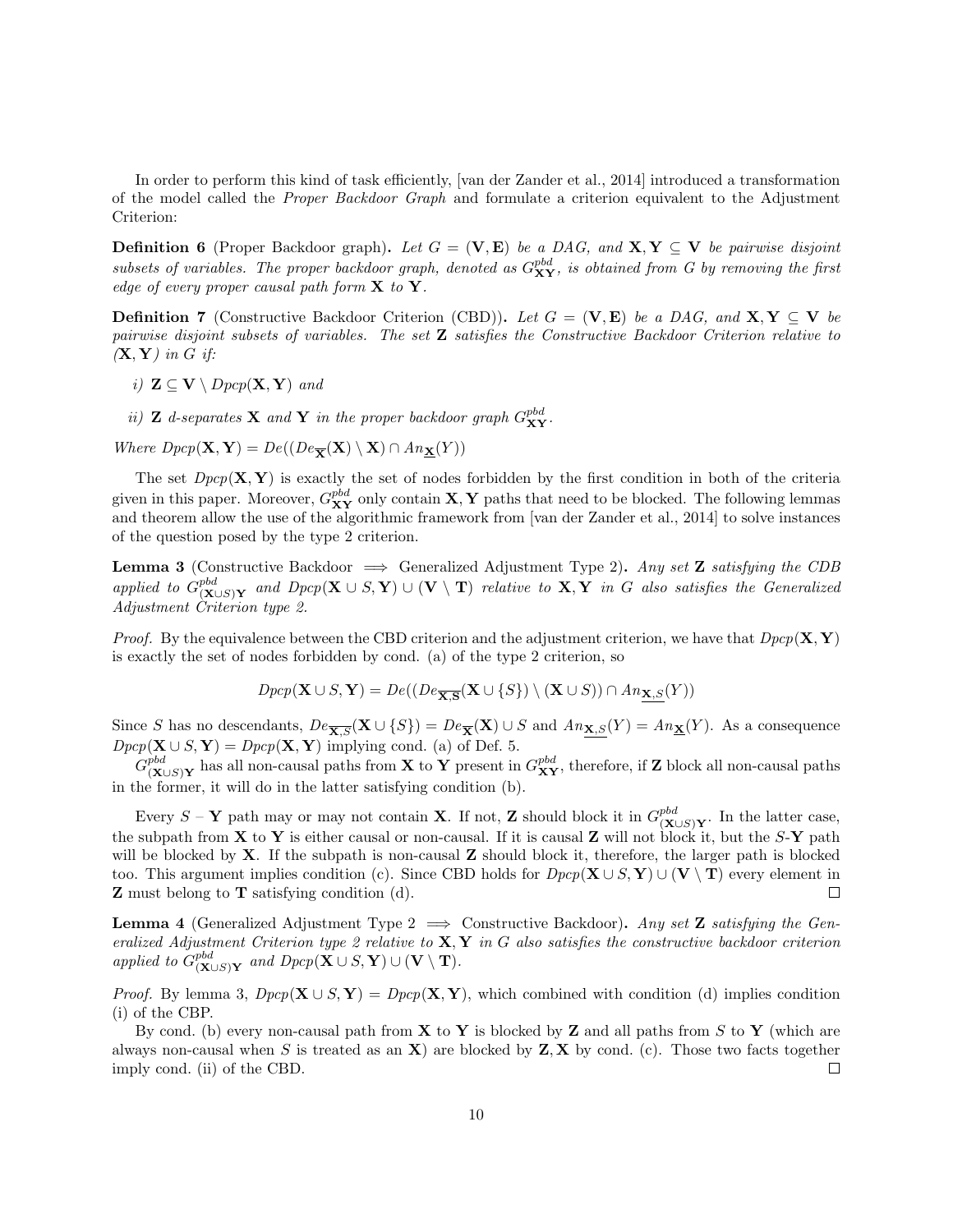

Figure 6: (a) shows a causal model and (b) the proper backdoor graph associated with it relative to  $X \cup S$ and Y. The gray nodes in (b) represents variables in  $Dpcp$ .

**Theorem 5** (Generalized Adjustment Type  $2 \Leftrightarrow$  Constructive Backdoor). A set **Z** satisfies the Generalized Adjustment Criterion type 2 relative to  $X, Y$  in G if and only if it satisfies the CBC applied to  $G_{(X)}^{pbd}$  $\overset{poa}{(\mathbf{X} \cup \mathbf{S})\mathbf{Y}}$  and  $Dpcp(\mathbf{X} \cup S, \mathbf{Y}) \cup (\mathbf{V} \setminus \mathbf{T}).$ 

Proof. It follows immediately from lemmas 3,4.

 $\Box$ 

Thm. 5 allows us to use the LISTSEP procedure [van der Zander et al., 2014] to list all the valid sets for the generalized adjustment type 2. The algorithm guarantees  $O(n(n+m))$  polynomial delay, where n is the number of nodes and m is the number of edges in  $G$  (see [Takata, 2010]). That means that the time needed to output the first solution or indicate failure, and the time between the output of consecutive solutions, is  $O(n(n+m)).$ 

To provide the reader an intuition of how the algorithm works, consider the graph in Fig. 6(a) and its associated constructive backdoor graph in (b). W is a "forbidden node" in the sense that it cannot be used for adjustment and for this example is the only element in  $Dpcp(X, Y)$  assuming that unbiased measurement on the covariates  $Z_1, Z_2$  and  $Z_3$  are available (i.e.  $\{Z_1, Z_2, Z_3\} \subseteq \mathbf{T}$ ). The algorithm LISTSEP will output every set of variables that d-separates  $X \cup S$  from Y in the proper backdoor graph that does not contain any node in  $Dpcp(X, Y)$ .

# 7 Conclusions

We provide necessary and sufficient conditions for identification and recoverability from selection bias of causal effects by adjustment, applicable for data-generating models with latent variables and arbitrary structure in non-parametric settings. Def. 4 and Thm. 1 provide a complete characterization of identification and recoverability by adjustment when no external information is available. Def. 5 and Thm. 2 provide a complete graphical condition for when external information on a set of covariates is available. Thm. 5 allowed us to list all sets that satisfies the last criterion in polynomial-delay time, effectively helping in the decision of what covariates need to be measured for recoverability. This is especially important when measuring a variable is associated with a particular cost or effort. Despite the fact that adjustment is neither complete nor the only method to identify causal effects, it is in fact the most used tool in the empirical sciences. The methods developed in this paper should help to formalize and alleviate the problem of sampling selection and confounding biases in a broad range of data-intensive applications.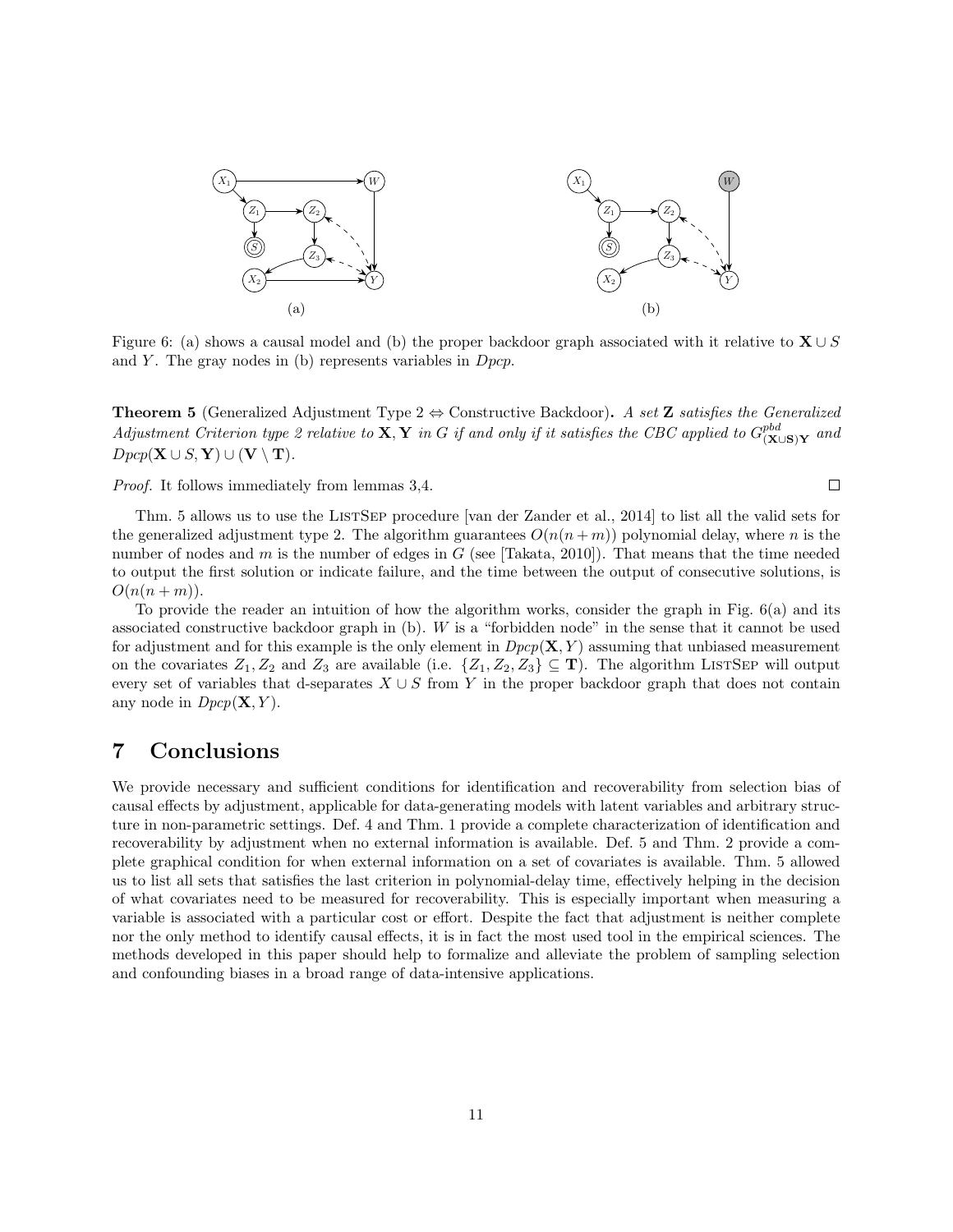## A Appendix: Proof of the theorems

In order to prove the necessity of the criteria presented in the paper, it is imperative to construct Structural Causal Models (SCM) that serve as counter-examples to the identifiability or recoverability of the causal effect, whenever the set of covariates  $\mathbf{Z}$  fails to satisfy the conditions relative to the pair  $\mathbf{X}, \mathbf{Y}$ . The following lemmata will be useful to construct such models. The first one, lemma 6 licenses the the direct specification of the conditional distributions of any variable given its parents, in accordance to the causal diagram G.

**Lemma 6** (Family Parametrization). Let G be a causal diagram over a set  $V$  of n variables. Consider also, a set of conditional distributions  $P(v_i | pa_{V_i}), 1 \leq i \leq n$  such that  $Pa_{V_i}$  is the set of nodes in G from which there are outgoing edges pointing into  $V_i$ . Then, there exists a model M compatible with G that induces  $P(\mathbf{v}) = \prod_{i=1}^{n} P(v_i \mid pa_{V_i}).$ 

*Proof.* (By construction) For every  $V_i$  define any ordering on the values of its domain, and let  $v_i^{(j)}$  refer to the  $j<sup>th</sup>$  value in that order. Also, define a continuous unobservable variable  $U_i \sim U[0, 1]$  (uniformly distributed in the interval [0, 1]) for every variable  $V_i \in \mathbf{V}$ . Then, construct a SCM  $M = \langle \mathbf{U}, \mathbf{V}, \mathcal{F}, P(\mathbf{u}) \rangle$  where:

- **V** is the same set of observables in  $G$
- $\mathbf{U} = \bigcup_{i=1}^n U'_i$
- $\mathcal{F} = \left\{ f_i(p a_{V_i}, u_i) = \inf_j \left\{ \sum_{k=1}^j P(v_i^{(j)} | pa_{V_i}) \geq u_i \right\}, 1 \leq i \leq n \right\}$ •  $U_i \sim U[0,1], 1 \leq i \leq n$

At every variable  $V_i$ , given a particular configuration of  $Pa_{V_i}$ , M simulates its value using the distribution  $P(v_i \mid pa_{V_i})$ . By the Markov property, the joint distribution will be equal to the product of those distributions.  $\Box$ 

The following lemma, permits the construction of a SCM  $M$  compatible with a causal diagram  $G$ , using another model compatible with a related, but different, causal diagram  $G'$  where some arrows in a chain of variables have the reverse direction.

**Lemma 7** (Chain Reversal). Let G be a causal diagram containing a chain  $R_\ell \to R_{\ell-1} \to \ldots \to R_1 \to T \to$  $W_1 \to \ldots \to W_{k-1} \to W_k$ , for two constants k,  $\ell$ , where the only edge incoming to  $R_{\ell-1}, \ldots, R_1, T, W_1, \ldots, W_k$ is the one in the chain, and  $R_\ell$  has no parents. Then, for any SCM M compatible with G, there exists a model  $M'$  compatible with a causal diagram  $G'$  where the chain of variables mentioned before, is replaced by a chain of the form  $R_\ell \leftarrow R_{k-1} \leftarrow \ldots \leftarrow R_\ell \leftarrow T \rightarrow W_1 \rightarrow \ldots \rightarrow W_{k-1} \rightarrow W_k$ . Moreover, M' compatible with any observational distribution  $P(\mathbf{v})$  induced by M.

*Proof.* (By construction) Given M and any probability distribution  $P(\mathbf{v})$  induced by it, compute the joint distribution  $P(r_1, \ldots, r_\ell, t)$ . Construct a new model M' with the same set of observable variables and identical functions for all variables but for  $R_1, \ldots, R_\ell, T$ . For those, assign the functions  $f_{R_i}(r_{i-1}, U_{R_i}), 1 \leq$  $i \leq \ell - 1$  as in lemma 6. Also, let  $f_{R_\ell}(U_{R_\ell}) = U_{R_\ell}, P(U_{R_\ell}) = P(r_\ell)$ . By lemma 6 the sub-models composed of  $R_1, \ldots, R_\ell, T$  in M' and M produce the exact same distribution and since the set of parents and function for every other part of the model are exactly the same the overall distribution is identical.  $\Box$ 

Finally, the following lemma allows to simplify the parametrization of an arbitrarily long chain of binary variables.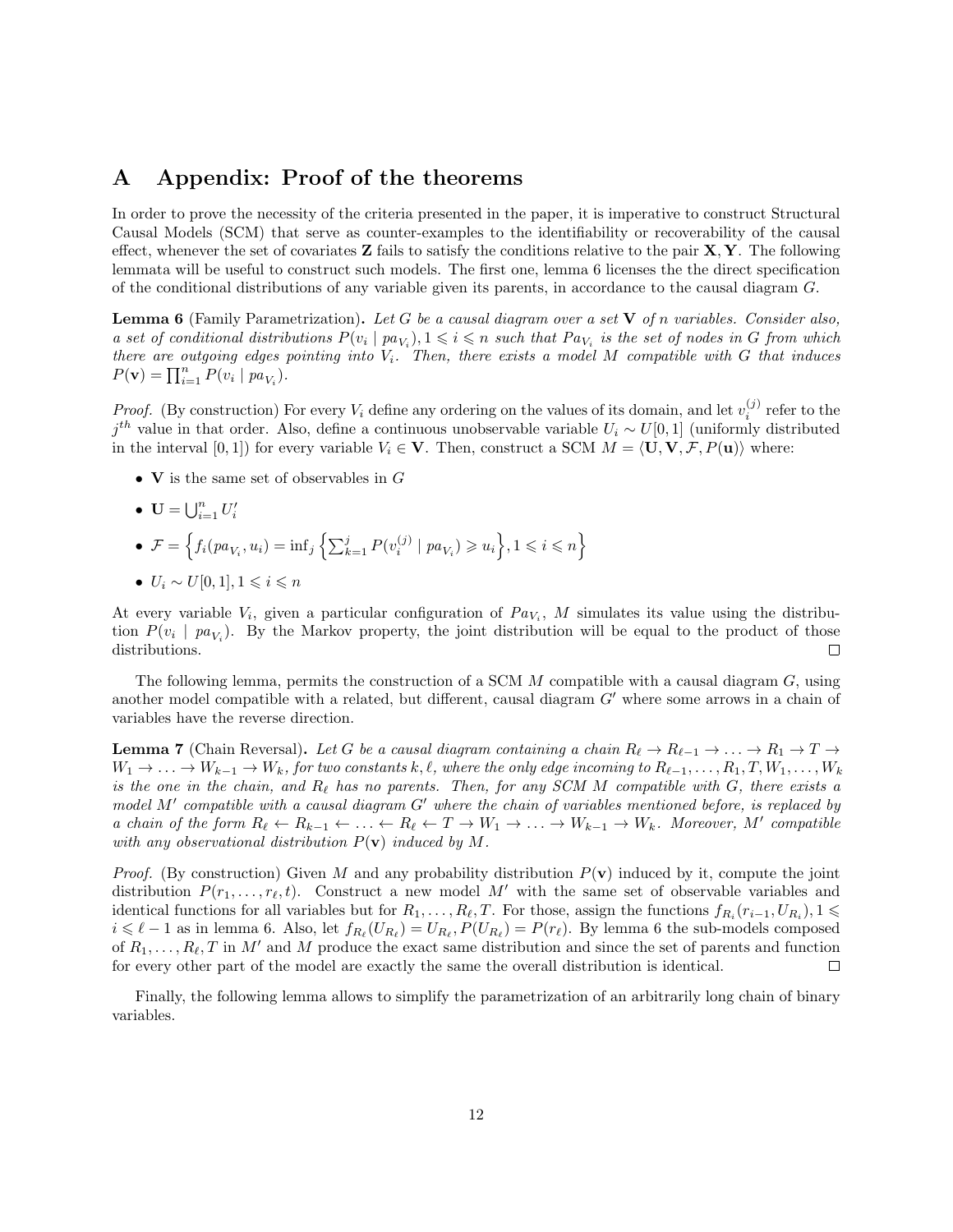Lemma 8 (Collapsible Path Parametrization). Consider a causal diagram G and a probability distribution  $P(\mathbf{v})$  induced by any SCM compatible with G. If G contains a chain  $W_0 \to W_1 \to \ldots \to W_k$ , where each W<sub>i</sub> represents a binary random variable, for every  $1 \leqslant i \leqslant k$  the only incoming edge to W<sub>i</sub> is from  $W_{i-1}$ , and every conditional distribution  $P(w_i | w_{i-1}) = p$ ,  $P(w_i | \overline{w_{i-1}}) = q$ , for some  $0 < p, q < 1$ . Then, the conditional distribution  $P(w_k | w_0) = \frac{q - (p-1)(p-q)^k}{q-p+1}$ ,  $P(w_k | \overline{w_0}) = \frac{q - q(p-q)^k}{q-p+1}$ .

*Proof.* Since  $W_0, \ldots, W_k$  is a chain, the value of  $W_k$  is a function of  $W_0$  when all other  $W_1, \ldots, W_{k-1}$  are marginalized. All  $W_i$ ,  $1 \leq i \leq k$  are independent of any other variable given  $W_0$ . Therefore, the distribution  $P(w_k | w_0)$  is equal to  $\sum_{i=1}^{k-1} \prod_{i=1}^k P(w_i | w_{i-1})$ , because any other variable can be removed from any product in this expression and summed out. This distribution can be calculated as the product of 2x2 matrices corresponding to the conditional distributions  $P(w_i | w_{i-1})$  when encoded as  $W_M = \begin{bmatrix} p & q \\ q & q \end{bmatrix}$  $1-p$  1 – q  $\big]$ . The product of k of such matrices is readily available if  $W_M$  is decomposed using its eigenvalues  $\{1, p - q\}$  and eigenvectors  $\left\{ \left\lceil \frac{q}{(1-p)}, -1 \right\rceil, [1, 1] \right\}$ :

$$
P(w_k | w_0) = \sum_{i=1}^{k-1} \prod_{i=1}^k P(w_i | w_{i-1}) = (W_M)^k = \begin{bmatrix} \frac{q - (p-1)(p-q)^k}{q - p + 1} & \frac{q - q(p-q)^k}{q - p + 1} \\ 1 - \frac{q - (p-1)(p-q)^k}{q - p + 1} & 1 - \frac{q - q(p-q)^k}{q - p + 1} \end{bmatrix}
$$
(24)

$$
\qquad \qquad \Box
$$

#### A.1 Proof for the First Criterion

Below, the first criterion is restated, and the proof of the associated theorem is given in full:

**Definition 4** (Generalized Adjustment Criterion Type 1). A set **Z** satisfies the generalized criterion relative to the pair  $X$  and  $Y$  in a causal model with graph  $G$ , augmented with the selection mechanism  $S$  if:

- (a) No element of Z is a descendant in  $G_{\overline{X}}$  of any  $W \notin X$  which lies on a proper causal path from X to Y.
- (b) All non-causal paths between  $X$  and  $Y$  in G are blocked by  $Z$ .
- (c) Y is d-separated from S given X under the intervention do(x), i.e.,  $(Y \perp\!\!\!\perp S \mid X)_{G_{\overline{X}}}$ .
- (d) **Z** can be partitioned into sets  $\mathbf{Z}^+$ ,  $\mathbf{Z}^-$  such that  $\mathbf{Z}^+ = \{Z' \in \mathbf{Z} \mid (Z' \perp \mathbf{X} \mid S)_{G_{\overline{X(S)}}}\}$  and  $(\mathbf{Y} \perp \!\!\! \perp \mathbf{Z}^- \mid \mathbf{X}, \mathbf{Z}^+, S)_{G_{\overline{\mathbf{X}}}}.$

 $G_{\overline{X(S)}}$  is the graph where all edges into  $X\in \mathbf{X}\setminus An_S$  are removed, where  $An_S$  is the set of ancestors of the variable S in G.

**Theorem 1** (Generalized Adjustment Formula Type 1). Given disjoint sets of variables  $X, Y$  and  $Z$  in a causal model with graph G. The effect  $P(\mathbf{y} \mid do(\mathbf{x}))$  is given by

$$
P(\mathbf{y} \mid \text{do}(\mathbf{x})) = \sum_{\mathbf{z}} P(\mathbf{y} \mid \mathbf{x}, \mathbf{z}, S=1) P(\mathbf{z} \mid S=1)
$$
\n(11)

in every model inducing G if and only if  $Z$  satisfies the generalized adjustment criterion type 1 relative to the pair  $X, Y$ .

*Proof.* (if) Suppose **Z** satisfy the the conditions of the theorem relative to the pair  $X, Y$ . Then **Z** can be partitioned into  $\mathbb{Z}^-$  and  $\mathbb{Z}^+$  as in Def. 4. The causal effect is derived as follows: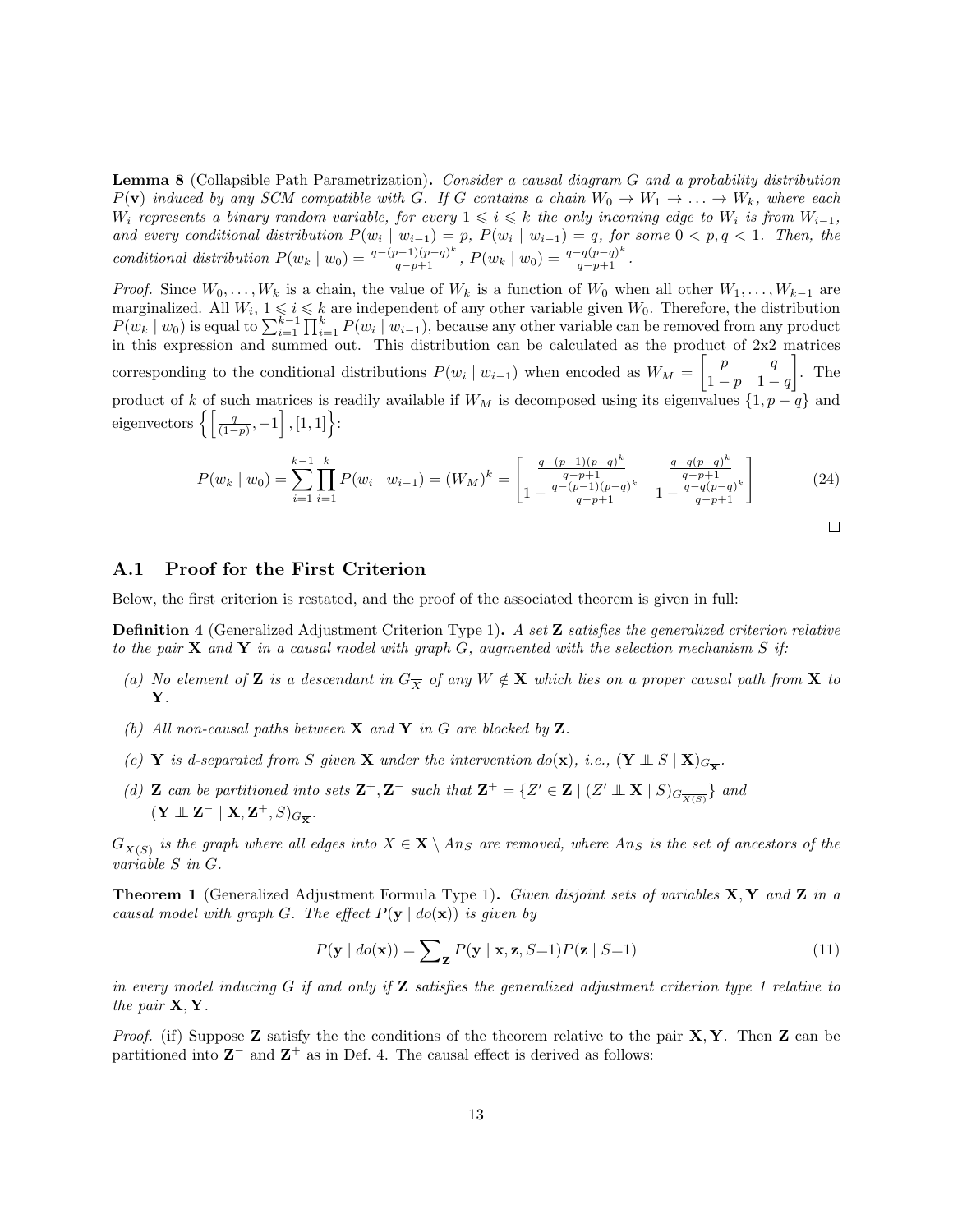First, by condition (c),  $(Y \perp\!\!\!\perp S \mid X)_{G_{\overline{\mathbf{X}}}}$  and S can be introduced into the expression:

$$
P(\mathbf{y} \mid \text{do}(\mathbf{x})) = P(\mathbf{y} \mid \text{do}(\mathbf{x}), S=1)
$$
\n
$$
(25)
$$

Conditioning on  $\mathbb{Z}^+$ , it becomes:

$$
P(\mathbf{y} \mid do(\mathbf{x})) = \sum_{\mathbf{Z}^+} P(\mathbf{y} \mid do(\mathbf{x}), \mathbf{z}^+, S=1) P(\mathbf{z}^+ \mid do(\mathbf{x}), S=1)
$$
\n(26)

Cond. (d),  $(\mathbf{Z}^+ \perp \mathbf{X} | S)_{G_{\overline{\mathbf{X}(S)}}}$ , and rule 3 of the do-calculus allow the removal of  $do(\mathbf{x})$  from the second term of the previous expression

$$
P(\mathbf{y} \mid do(\mathbf{x})) = \sum_{\mathbf{Z}^+} P(\mathbf{y} \mid do(\mathbf{x}), \mathbf{z}^+, S=1) P(\mathbf{z}^+ \mid S=1)
$$
\n(27)

Summing over  $Z^-$  in the second factor yields

$$
P(\mathbf{y} \mid do(\mathbf{x})) = \sum_{\mathbf{Z}^+} P(\mathbf{y} \mid do(\mathbf{x}), \mathbf{z}^+, S=1) \sum_{\mathbf{Z}^-} P(\mathbf{z} \mid S=1)
$$
 (28)

The summations can be put together, and by cond. (d),  $(Y \perp Z^- | X, Z^+, S)_{G_{\overline{X}}}$  holds true. Then, the variables in  $Z^-$  can be introduced into the first factor,

$$
P(\mathbf{y} \mid \text{do}(\mathbf{x})) = \sum_{\mathbf{Z}} P(\mathbf{y} \mid \text{do}(\mathbf{x}), \mathbf{z}, S=1) P(\mathbf{z} \mid S=1)
$$
\n(29)

Conditions (a) and (b) imply  $(\mathbf{Y} \perp \mathbf{X} | \mathbf{Z})_{G_{\mathbf{X}}}$ , furthermore condition (c) ensures that observing S will not open any path between **X** and **Y**, because such path will either violate (c) or have some  $X \in \mathbf{X}$  as a collider which contradicts (b). Hence,  $(\mathbf{Y} \perp \mathbf{X} \mid \mathbf{Z}, S)_{G_{\mathbf{X}}}$  holds and can be used together with rule 2 of do-calculus to remove of the  $do()$  operator from the first factor of eq. (29), which results in the adjustment formula

$$
P(\mathbf{y} \mid do(\mathbf{x})) = \sum_{\mathbf{Z}} P(\mathbf{y} \mid \mathbf{x}, \mathbf{z}, S=1) P(\mathbf{z} \mid S=1)
$$
\n(30)

(Only if) This direction is proved using the contrapositive. Suppose conditions (a) and (b) do not hold, then for any model compatible with  $G_{\overline{S}}$ , which is also compatible with G, the adjustment formula is equal to  $\sum_{\mathbf{Z}} P(\mathbf{y} \mid \mathbf{x}, \mathbf{z}) P(\mathbf{z})$ . But by the adjustment criterion [Shpitser et al., 2010] this expression will not be equal to  $P(\mathbf{y} \mid do(\mathbf{x})).$ 

For conditions (c) and (d), counter examples for the identifiability and recoverability of the causal effect are shown. In every case, let  $V$  represent all variables in the graph except for the selection mechanism  $S$ . and  $Q$  refer to the adjustment formula as in (30). We construct two Structural Causal Models (SCM)  $M_1$ and  $M_2$ , that induce probability distributions  $P_1$  and  $P_2$  respectively. Both, models will be compatible with G, and they will agree in the probability distribution under selection bias

$$
P_1(\mathbf{v} \mid S=1) = P_2(\mathbf{v} \mid S=1) \tag{31}
$$

but  $Q_1$  in the first model provides a different distribution than  $Q_2$  in the second model. Let  $M_1$  be compatible with G and  $M_2$  with  $G_{\overline{S}}$  (in  $M_2$ , S is independent from all other variables) such that  $(\mathbf{V} \perp S)_{P_2}$ . Recoverability should hold for any parametrization, hence without loss of generality, all variables are assumed to be binary. The construction parametrizes  $P_1$  through its factors (as in lemma 6) and then parametrizes  $P_2$  to enforce (31). As a consequence, (31) is also equals to  $P_2(\mathbf{v})$ .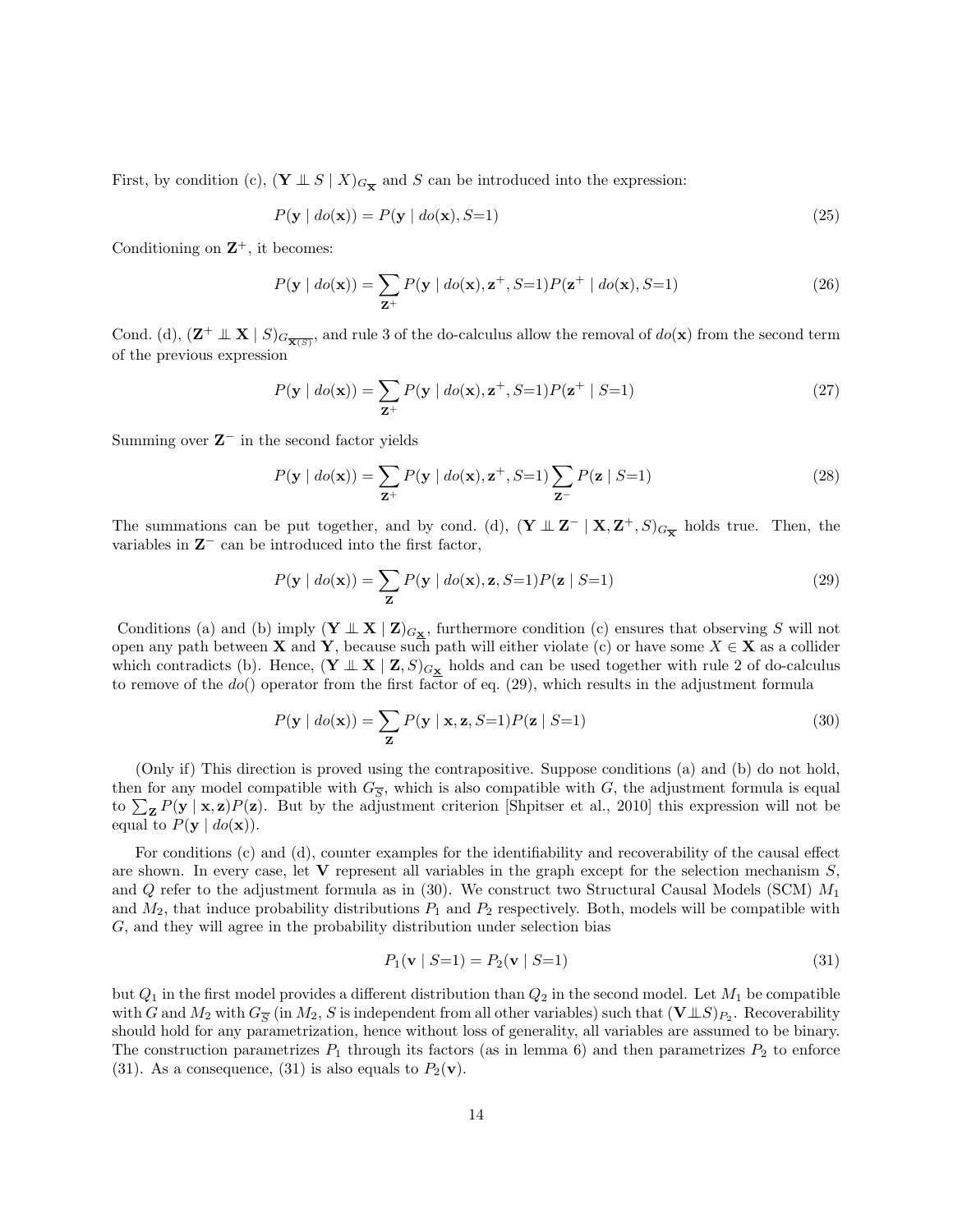Suppose condition (c) does not hold, then, there is an open path between Y and S in  $G_{\overline{X}}$ . Without loss of generality, our attention can be directed into the particular  $Y' \in Y$  not satisfying the condition, and on the causal effect for Y'. To do this, the constructed model will have every variable in  $\mathbf{Y} \setminus \{Y'\}$  disconnected from the graph, more precisely  $(\mathbf{Y} \setminus \{Y'\} \perp \mathbf{V})$  holds, so that:

$$
P(\mathbf{y} \mid do(\mathbf{x})) = \sum_{\mathbf{z}} P(\mathbf{y} \mid \mathbf{x}, \mathbf{z}) P(\mathbf{z})
$$
  
= 
$$
\prod_{\mathbf{Y}} \sum_{\mathbf{z}} P(y \mid \mathbf{x}, \mathbf{z}) P(\mathbf{z})
$$
  
= 
$$
\left(\prod_{\mathbf{Y} \setminus Y'} P(y)\right) \sum_{\mathbf{z}} P(y' \mid \mathbf{x}, \mathbf{z}) P(\mathbf{z})
$$
  
= 
$$
\gamma \sum_{\mathbf{z}} P(y' \mid \mathbf{x}, \mathbf{z}) P(\mathbf{z})
$$

where  $\gamma$  represents the product of the marginal distribution of the remaining  $\mathbf{Y} \setminus \{Y'\}.$ 

The following are the cases for which  $Y'$  may violate cond. (c). Figure 7 illustrate every case for easier reference.

case 1:  $Y' \in Pa_S$ 

Let W be the set of nodes connecting  $X$  and  $Y'$  with directed paths. Consider the induced subgraph G' where all nodes in  $V \setminus \{X, W, Y', S\}$  are disconnected from  $\{X, W, Y', S\}$ . It must be the case that Z and W are disjoint, else condition (a) is violated. Consequently, every Z is disconnected, and  $(\mathbf{Z} \perp \!\!\!\perp Y')_{P_1}$  holds.  $M_1$  and  $M_2$  are constructed from G', the adjustment formula in the second model can be expressed as:

$$
Q_2 = \gamma \sum_{\mathbf{Z}} P_2(y' | \mathbf{x}, \mathbf{z}) P_2(\mathbf{z})
$$
  
\n
$$
= \gamma \sum_{\mathbf{Z}} P_1(y' | \mathbf{x}, \mathbf{z}, S=1) P_1(\mathbf{z} | S=1)
$$
  
\n
$$
= \gamma \sum_{\mathbf{Z}} P_1(y' | \mathbf{x}, S=1) P_1(\mathbf{z} | S=1)
$$
  
\n
$$
= \gamma P_1(y' | \mathbf{x}, S=1)
$$
  
\n
$$
= \gamma \frac{P_1(y', \mathbf{x}, S=1)}{\sum_{Y'} P_1(y', \mathbf{x}, S=1)}
$$
  
\n
$$
= \gamma \frac{P_1(S=1 | y') P_1(y' | \mathbf{x})}{P_1(S=1 | y') P_1(y' | \mathbf{x}) + P_1(S=1 | y') P_1(y' | \mathbf{x})}
$$

Using lemma 6, let  $P_1(S=1 | y') = \alpha$  and  $P_1(S=1 | \overline{y'}) = \beta$  with  $0 < \alpha, \beta < 1$  and  $\alpha \neq \beta$ . Proceed with lemma 8  $(p = q = 1/2)$  to define  $P(y' | x) = 1/2$ . The previous expression becomes:

$$
Q_2 = \gamma \frac{\alpha}{\alpha + \beta}
$$

Following a similar derivation it can be established that  $Q_1 = \gamma/2$  which is never equal to  $Q_2$  in this parametrization.

case 2: There is a directed path  $p$  from  $Y'$  to  $S$  without any  $Z$ .

Let R be the parent of S in such path, let  $W_1$  be the set of nodes between X and Y' as in the previous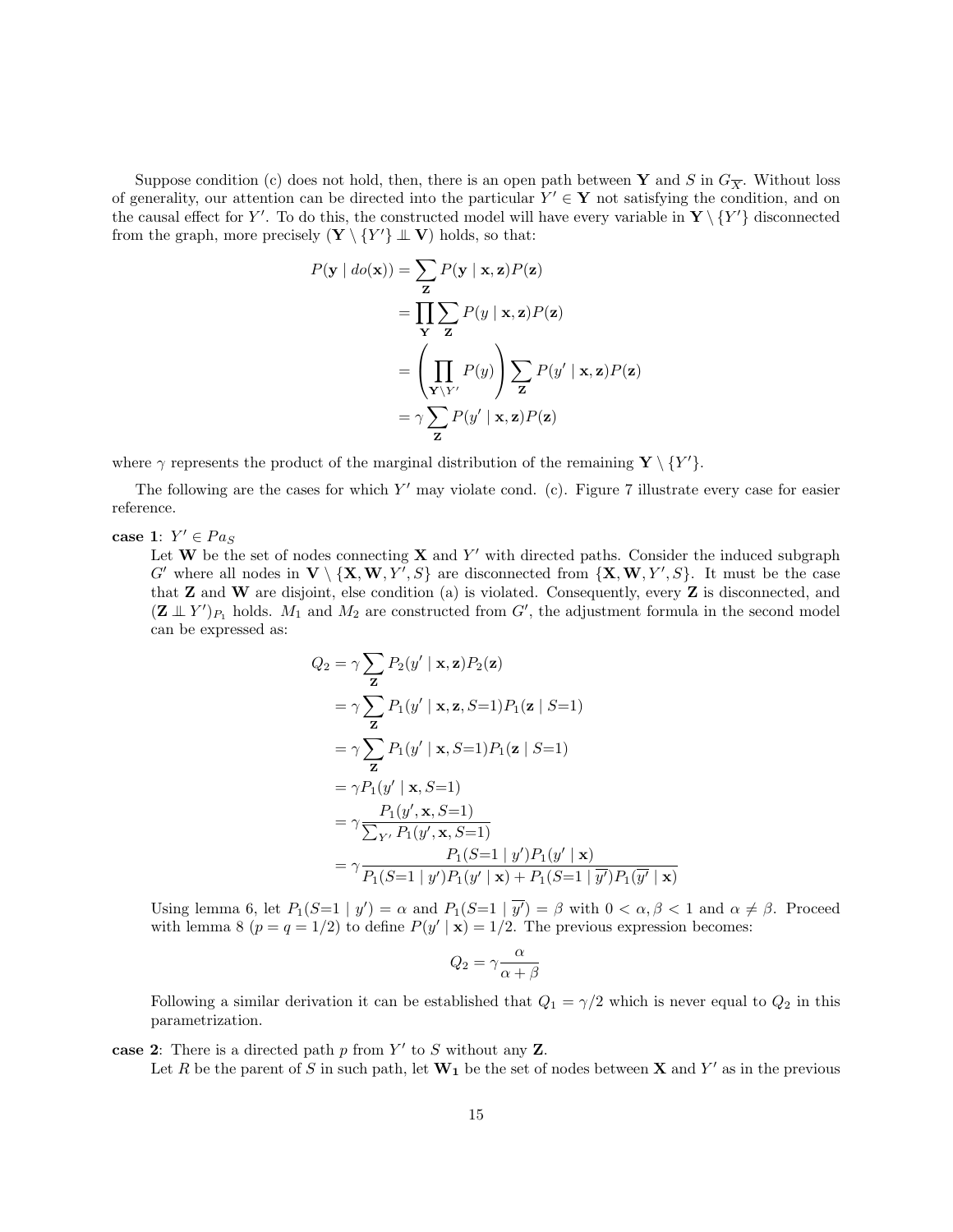

Figure 7: Cases considered for the necessity of condition (c) in the proof for Thm. 1. Dotted directed arrows indicate chains of arbitrary length in the graph.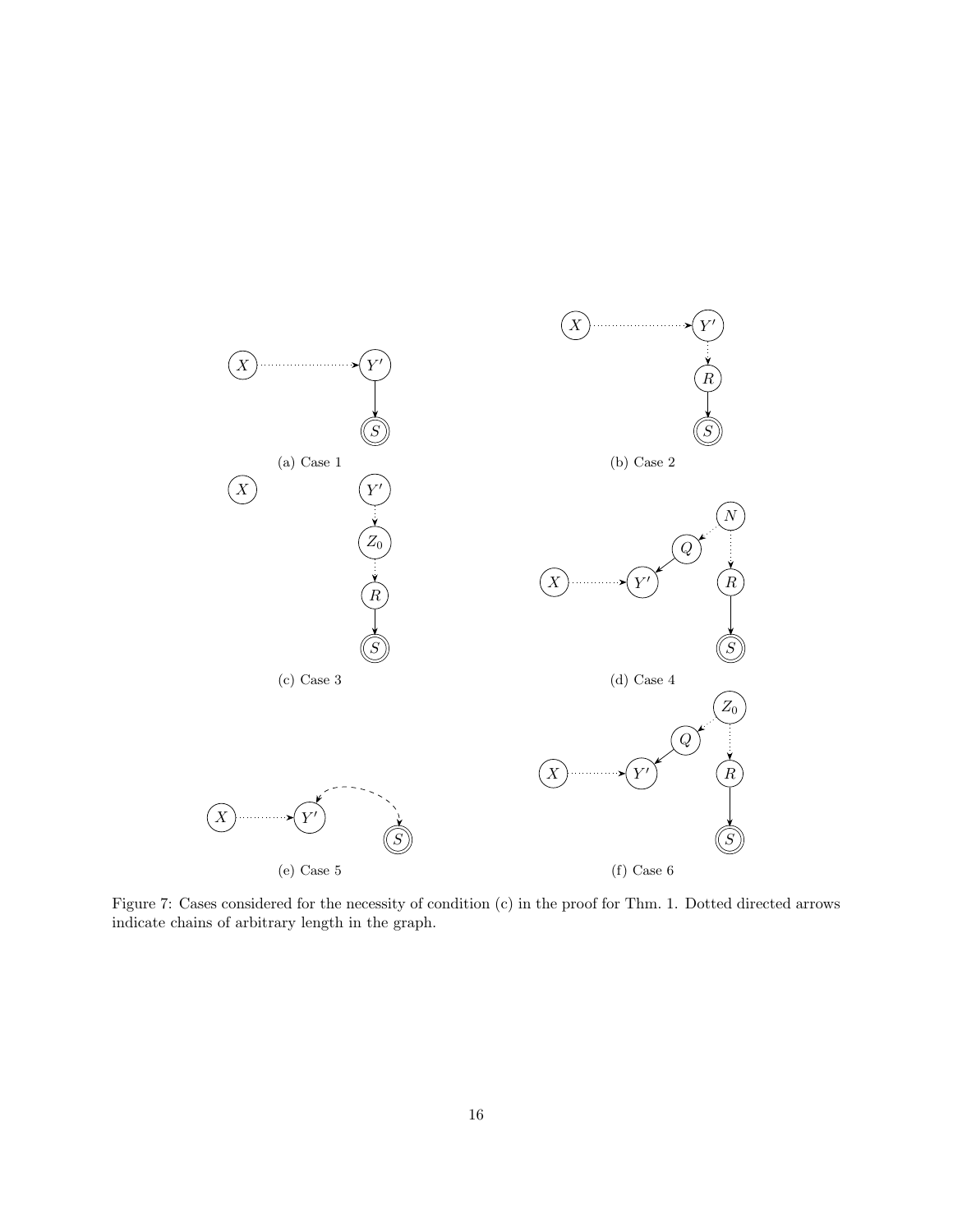case. Similarly let  $W_2$  be the variables in the path from Y' to R. Now, consider the graph G' where all nodes except for  $\{X, W_1, Y', W_2, R, S\}$  are disconnected from  $\{X, W_1, Y', W_2, R, S\}$ . Proceeding as in the previous case, with the consideration that  $Z$  is disconnected from the rest of the graph, yields:

$$
Q_2 = \gamma P_1(y' \mid \mathbf{x}, S=1) = \gamma \frac{P_1(y', \mathbf{x}, S=1)}{P_1(\mathbf{x}, S=1)}
$$

The numerator can be rewritten as:

$$
P_1(y', \mathbf{x}, S=1) = \sum_R P_1(y', \mathbf{x}, r, S=1)
$$
  
= 
$$
\sum_R P_1(\mathbf{x}) P_1(y' | \mathbf{x}) P_1(r | y') P_1(S=1 | r)
$$

Factorizing the denominator analogously, the term  $P_1(\mathbf{x})$  is the same and can be cancelled out, then  $Q_2$  becomes:

$$
Q_2 = \gamma \frac{P_1(y' \mid \mathbf{x}) \sum_R P_1(r \mid y') P_1(S=1 \mid r)}{\sum_{Y'} P_1(y' \mid \mathbf{x}) \sum_R P_1(r \mid y') P_1(S=1 \mid r)}
$$

Using lemma 8 to set  $P_1(r | y') = 1/2 + \epsilon/2$ ,  $P_1(r | \overline{y'}) = 1/2 - \epsilon/2$  where  $\epsilon = (1/5)^k$  (using  $p = 3/5$ ,  $q =$ 2/5), and defining  $P(S=1 | r) = 2/3$  and  $P(S=1 | \bar{r}) = 1/2$  leads to  $Q_2 = \gamma(1/2 + \epsilon/14)$  and  $Q_1 = \gamma/2$ which are never equal.

case 3: There is a directed path p from Y' to S that contains some  $Z_0 \in \mathbb{Z}$ Let R be the parent of S in such path. It can be assured that,  $X$  and Y' are not connected by any causal path, otherwise  $Z_0$  violates condition (a). Let  $W_1$  be the nodes in the subpath between Y' and  $Z_0$ , and  $\mathbf{W_2}$  those in between  $Z_0$  and R. Consider the graph G' where all nodes except for  ${ \{X, Y', W_1, Z_0, W_2, R, S\}}$  are disconnected from  ${ \{X, Y', W_1, Z_0, W_2, R, S\}}$ .

Every  $\mathbf{Z}' = \mathbf{Z} \setminus \{Z_0\}$  is disconnected from the rest of the graph, then:

$$
Q_2 = \gamma \sum_{\mathbf{Z}} P_1(y' | \mathbf{x}, \mathbf{z}, S=1) P_1(\mathbf{z} | S=1)
$$
  
\n
$$
= \gamma \sum_{Z_0} \sum_{\mathbf{Z}'} P_1(y' | \mathbf{x}, z_0, \mathbf{z}', S=1) P_1(z_0, \mathbf{z}' | S=1)
$$
  
\n
$$
= \gamma \sum_{Z_0} P_1(y' | \mathbf{x}, z_0, S=1) P_1(z_0 | S=1)
$$
  
\n
$$
= \gamma \sum_{Z_0} P_1(y' | \mathbf{x}, z_0) P_1(z_0 | S=1)
$$
  
\n
$$
= \gamma \sum_{Z_0} \frac{P_1(y', \mathbf{x}, z_0)}{\sum_{Y'} P_1(y', \mathbf{x}, z_0)} P_1(z_0 | S=1)
$$
 (Y'  $\perp S | \mathbf{X}, Z_0) P_1$ 

The numerator of the fraction in the last expression is equal to:

$$
P_1(y', \mathbf{x}, z_0) = P_1(\mathbf{x}) P_1(y') P_1(z_0 \mid y')
$$

A similar factorization can be employed for the denominator, as well as for  $Q_1$ . The factor  $P_1(\mathbf{x})$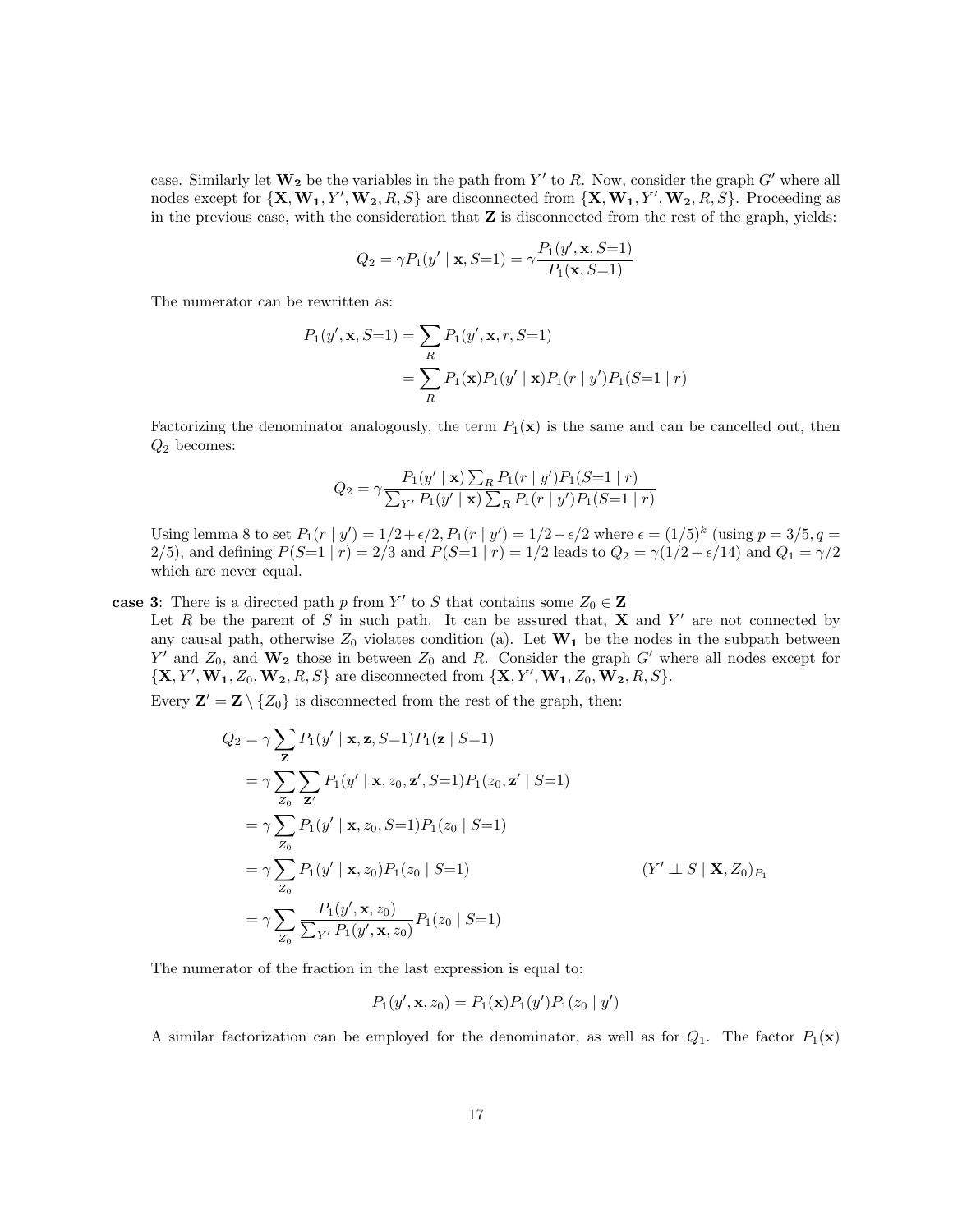appears in both parts of the fractions and can be canceled:

$$
Q_1 = \gamma \sum_{Z_0} \frac{P_1(y')P_1(z_0 \mid y')}{\sum_{Y'} P_1(y')P_1(z_0 \mid y')} P_1(z_0)
$$

$$
Q_2 = \gamma \sum_{Z_0} \frac{P_1(y')P_1(z_0 \mid y')}{\sum_{Y'} P_1(y')P_1(z_0 \mid y')} P_1(z_0 \mid S=1)
$$

Now,  $P_1(z_0)$  and  $P_1(z_0 | S=1)$  are derived in similar terms:

$$
P_1(z_0) = \sum_{Y'} P_1(z_0, y') = \sum_{Y'} P_1(y') P_1(z_0 | y')
$$
  

$$
P_1(z_0 | S=1) = \frac{P_1(z_0, S=1)}{P_1(S=1)} = \frac{P_1(S=1 | z_0) \sum_{Y'} P_1(y') P_1(z_0 | y')}{P_1(S=1)}
$$

Replacing  $P_1(z_0)$  and  $P_1(z_0 | S=1)$  in  $Q_1$  and  $Q_2$ , then simplifying:

$$
Q_1 = \gamma \sum_{Z_0} P_1(y')P(z_0 | y') = \gamma P_1(y')
$$
  
\n
$$
Q_2 = \gamma \frac{\sum_{Z_0} P_1(y')P_1(z_0 | y')P_1(S=1 | z_0)}{P_1(S=1)} = \gamma \frac{P_1(y', S=1)}{P_1(S=1)} = \gamma \frac{P_1(y')P_1(S=1 | y')}{\sum_{Y'} P_1(S=1 | y')P_1(y')}
$$

The term  $P_1(S=1 | y') = \sum_R P_1(S=1 | r)P_1(r | y')$ . Lemma 8 can be employed exactly as in the previous case, and  $P_1(y')$  can be defined directly since it has no parents, for instance  $P_1(y') = 1/2$ , then the queries end up as:

$$
Q_1 = \gamma \frac{1}{2} \qquad \qquad Q_2 = \gamma \left( \frac{1}{2} + \frac{\epsilon}{14} \right)
$$

Which are never equal.

case 4: There is a path  $p$  connecting  $Y'$  and  $S$  that goes through and ancestor of both, and does not contain any node in Z.

Let N be the closest common ancestor of Y' and S. Let R be the parent of S and Q the parent of Y' in the mentioned path. Let  $W_1$  be the set of nodes between **X** and Y'. Let  $W_2$  and  $W_3$  be the nodes in the paths from  $N$  to  $Q$  and from  $N$  to  $R$  respectively. Consider the graph  $G'$  where the arrows in the subpath from N to Q are reversed and all nodes except for  $\{X, W_1, Y', Q, W_2, N, W_3, R, S\}$  are disconnected from  $\{X, W_1, Y', Q, W_2, N, W_3, R, S\}$ . Any model constructed for  $G'$  can be translated to a model compatible with  $G$  using lemma 7. Following the same derivation as in case 2 (taking into account that Z is disconnected from the rest of the graph) yields:

$$
Q_2 = \gamma \frac{P_1(y',\mathbf{x},S=1)}{\sum_{Y'} P_1(y',\mathbf{x},S=1)}
$$

The numerator of the last expression can be rewritten as:

$$
P_1(y', \mathbf{x}, S=1) = \sum_{Q} P_1(y', \mathbf{x}, q, S=1)
$$
  
= 
$$
\sum_{Q} P_1(\mathbf{x}) P_1(y' | \mathbf{x}, q) P_1(q) P_1(S=1 | q)
$$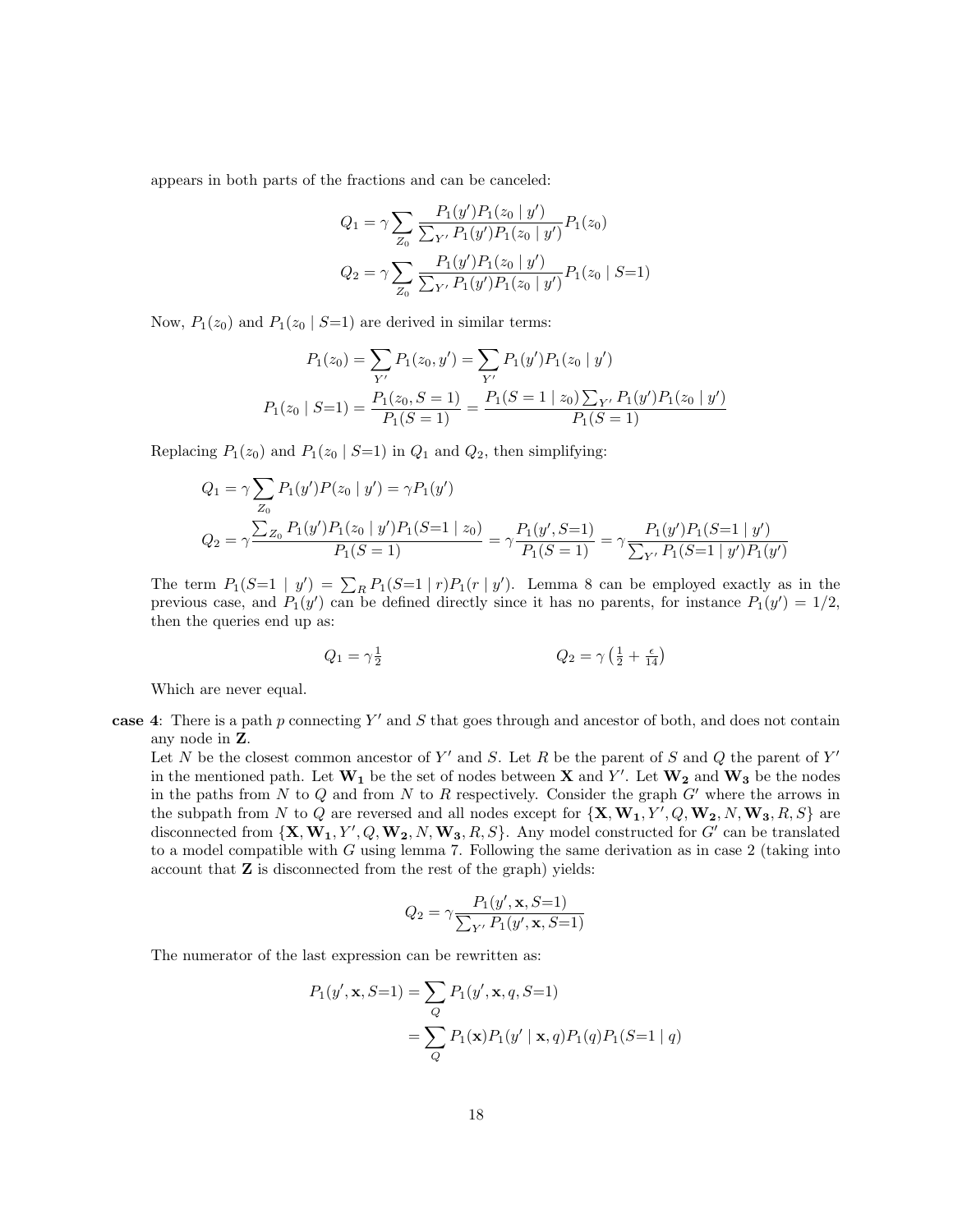By rewriting the denominator similarly, the term  $P_1(\mathbf{x})$  appearing in both vanishes, then  $Q_2$  becomes:

$$
Q_1 = \gamma \frac{\sum_{Q} P_1(y' \mid \mathbf{x}, q) P_1(q)}{\sum_{Y', Q} P_1(y' \mid \mathbf{x}, q) P_1(q)}
$$
  

$$
Q_2 = \gamma \frac{\sum_{Q} P_1(y' \mid \mathbf{x}, q) P_1(q) P_1(S=1 \mid q)}{\sum_{Y', Q} P_1(y' \mid \mathbf{x}, q) P_1(q) P_1(S=1 \mid q)}
$$

Lemma 8 can be employed to set  $P_1(r | q) = 1/2 + \epsilon/2$ ,  $P_1(r | \bar{q}) = 1/2 - \epsilon/2$  where  $\epsilon = (1/5)^k$ (using  $p = 3/5, q = 2/5$ ). Define  $P(S=1 | r) = 2/3$  and  $P(S=1 | \bar{r}) = 1/2$ . Calculate  $P(S=1 | q)$  as  $\sum_{R} P_1(r | q) P_1(S=1 | r)$ . Also by lemma 8 let  $P_1(y' | q, x) = P_1(y' | q, \overline{x}) = 3/4$ ,  $P_1(y' | \overline{q}, x) = P_1(y' | \overline{q}, x)$  $\overline{q}, \overline{x}$  = 1/2. It leads to:

$$
Q_1 = \gamma \frac{3}{8} \qquad \qquad Q_2 = \gamma \left(\frac{3}{8} + \frac{\epsilon}{56}\right)
$$

which are never equal.

case 5: There is confounding path between  $Y'$  and  $S$  consisting of unobservable variables. The models for this case can be constructed as in case 4, then moving the variables in the in the path from  $Q$  to  $R$  (included) from the set of observables to the set of unobservables.

case 6: There is a path  $p$  connecting  $Y'$  and  $S$  that goes through an ancestor of both, and contains some  $Z_0 \in \mathbf{Z}$ .

Let  $N, Q, R$  be be defined as in the previous case, also construct G' the same way. Following the same derivation strategy as in case 3, the query expressions become:

$$
Q_1 = \gamma \sum_{Z_0} \frac{\sum_{Q} P_1(y' \mid \mathbf{x}, q) P_1(q) P_1(z_0 \mid q)}{\sum_{Y',Q} P_1(y' \mid \mathbf{x}, q) P_1(q) P_1(z_0 \mid q)} P_1(z_0)
$$
  

$$
Q_2 = \gamma \sum_{Z_0} \frac{\sum_{Q} P_1(y' \mid \mathbf{x}, q) P_1(q) P_1(z_0 \mid q)}{\sum_{Y',Q} P_1(y' \mid \mathbf{x}, q) P_1(q) P_1(z_0 \mid q)} P_1(z_0 \mid S=1)
$$

Now,  $P_1(z_0)$  and  $P_1(z_0 | S=1)$  are derived in similar terms:

$$
P_1(z_0) = \sum_{Q} P_1(z_0, q) = \sum_{Q} P_1(q) P_1(z_0 | q)
$$
  

$$
P_1(z_0 | S=1) = \frac{\sum_{R} P_1(S=1, z_0, r)}{\sum_{Z_0, R} P_1(S=1, z_0, r)} = \frac{P_1(z_0) \sum_{R} P_1(r | z_0) P_1(S=1 | r)}{\sum_{Z_0} P_1(z_0) \sum_{R} P_1(r | z_0) P_1(S=1 | r)}
$$

Use lemma 8 to parametrize  $P_1(r \mid z_0) = 1/2 + \epsilon_1/2, P_1(r \mid \overline{z_0}) = 1/2 - \epsilon_1/2, P(z_0 \mid q) = 1/2 +$  $\epsilon_2/2, P(z_0 | q) = 1/2 - \epsilon_2/2$  where  $\epsilon_i = (1/5)^{k_i}, i = \{1, 2\}$  (using  $p = 3/5, q = 2/5$  in both cases). Define  $P(S=1 | r) = 2/3$  and  $P(S=1 | \bar{r}) = 1/2$ . Also by lemma 8 let  $P_1(y' | q, x) = P_1(y' | q, \bar{x}) =$  $3/4$ ,  $P_1(y' | \overline{q}, x) = P_1(y' | \overline{q}, \overline{x}) = 1/2$ . The queries end up as:

$$
Q_1 = \gamma \frac{3}{8} \qquad \qquad Q_2 = \gamma \left(\frac{3}{8} + \frac{\epsilon_1 \epsilon_2}{56}\right)
$$

Which are never equal.

Now, suppose condition (d) does not hold. It should be the case that some  $Z_0 \in \mathbb{Z}^-$  is connected to Y given  $X, Z^+, S$  in  $G_{\overline{X}}$ . There two possible cases (depicted in Fig. 8) not contradicting previous conditions: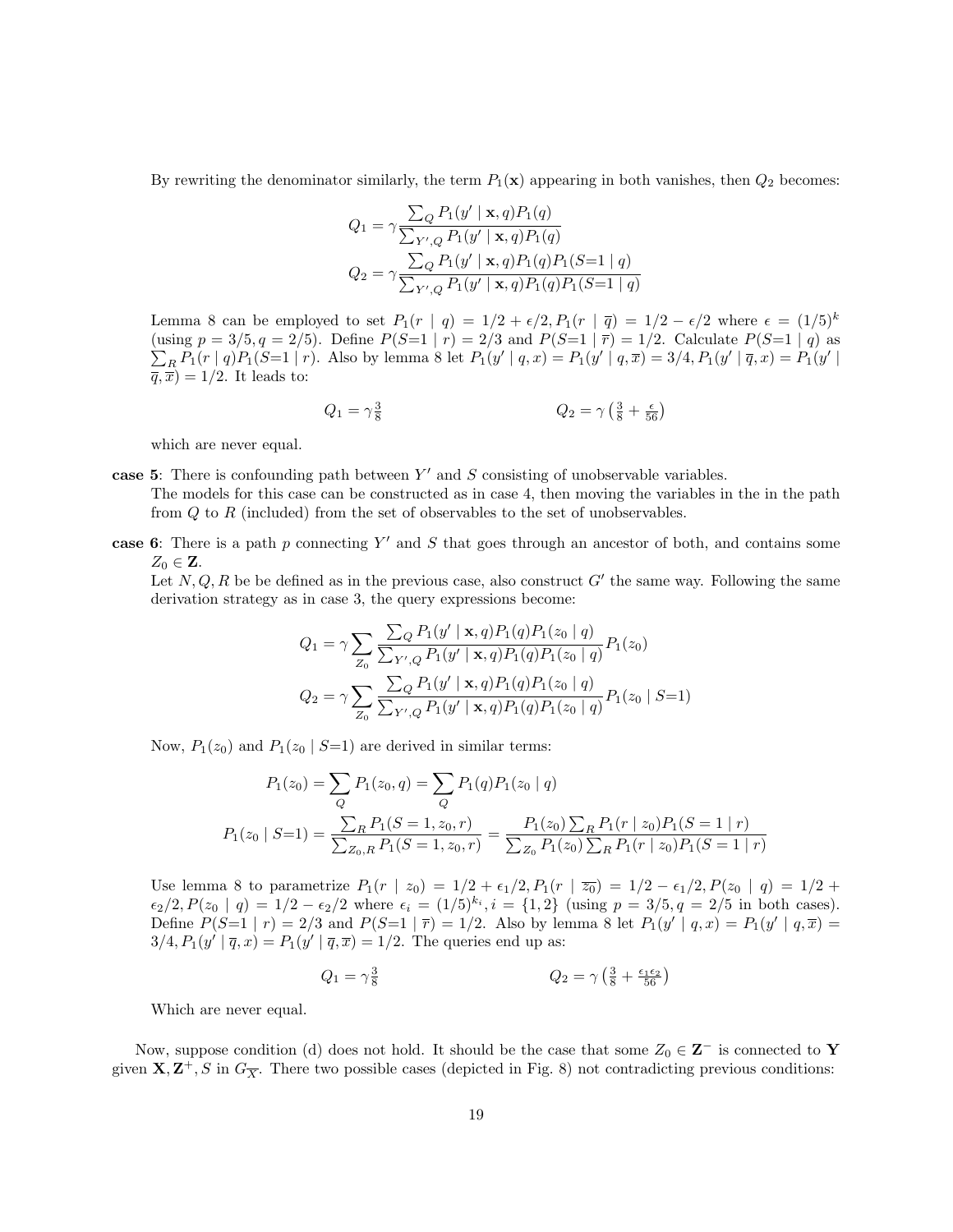

Figure 8: Cases considered for the necessity of condition (d) in the proof for Thm. 1. Dotted directed arrows indicate chains of arbitrary length in the graph.

case 1:  $Z_0$  is an ancestor of **X** and Y', and S is a descendant of **X**.

Let  $W_1$  be the nodes in the path between  $Z_0$  and  $X$ ,  $W_2$  those between  $Z_0$  and  $Y'$ , and  $W_3$  those between **X** and S. As in previous cases, consider the graph G' where all nodes but  $\{X, Z_0, Y', W_1, W_2, W_3\}$ are disconnected from this set. Also, suppose  $X$  and  $Y'$  are not connected by any path not going through  $Z_0$ . The queries in the corresponding models can be expressed as:

$$
Q_1 = \gamma \sum_{Z_0} P_1(y' \mid \mathbf{x}, z_0) P_1(z_0) = \gamma \sum_{Z_0} P_1(y' \mid z_0) P_1(z_0) = \gamma P_1(y')
$$
  

$$
Q_2 = \gamma \sum_{Z_0} P_1(y' \mid \mathbf{x}, z_0, S=1) P_1(z_0 \mid S=1) = \gamma \sum_{Z_0} P_1(y' \mid z_0) P_1(z_0 \mid S=1)
$$

The term  $P_1(z_0 \mid S=1)$  is available as:

$$
P_1(z_0 \mid S=1) = \frac{P_1(z_0) \sum_{\mathbf{x}} P_1(\mathbf{x} \mid z_0) P(S=1 \mid \mathbf{x})}{\sum_{\mathbf{x}, z_0} P_1(z_0) P_1(\mathbf{x} \mid z_0) P(S=1 \mid \mathbf{x})}
$$

Let  $P_1(z_0) = 1/2, P_1(y' \mid z_0) = 1/2 + \epsilon_1/2, P(y' \mid \overline{z_0}) = 1/2 - \epsilon_1/2, P_1(\mathbf{x} \mid z_0) = 1/2 + \epsilon_2/2, P(\mathbf{x} \mid z_0) = 1/2$  $\overline{z_0}$  = 1/2 –  $\epsilon_2/2$ . Also  $P_1(S=1 \mid \mathbf{x}) = 1/2 + \epsilon_3$ ,  $P_1(S=1 \mid \overline{\mathbf{x}}) = 1/2 - \epsilon_3$  where  $\epsilon_i = (1/5)^{k_i}$ ,  $i = 1, 2, 3$ (using lemma 8 with  $p = 3/5, q = 2/5$  in all cases):

$$
Q_1 = \frac{1}{2}\gamma \qquad \qquad Q_2 = \gamma \left(\frac{1}{2} + \frac{\epsilon_1 \epsilon_2 \epsilon_3}{2}\right)
$$

Which are never equal.

case 2:  $Z_0$  is an ancestor of **X** and a descendant of Y' and S is a descendant of **X**.

In this case there are no causal paths between  $X$  and  $Y'$  otherwise  $Z_0$  violates condition (a). Lemma 7 can be used to change the direction of the edges in the path from  $Y'$  to  $Z_0$  while staying in the same equivalence class, then the same parametrization from the previous case applies.

 $\Box$ 

#### A.2 Proof for the Second Criterion

Here the definition and theorem is stated again and then proved in full:

Definition 5 (Generalized Adjustment Criterion Type 2). A set Z satisfies the generalized criterion relative to  $X, Y$ , a set of variables measured under selection bias M and a set of variables observed in the overall population  $T$  in a causal model with graph G augmented with the selection mechanism S if: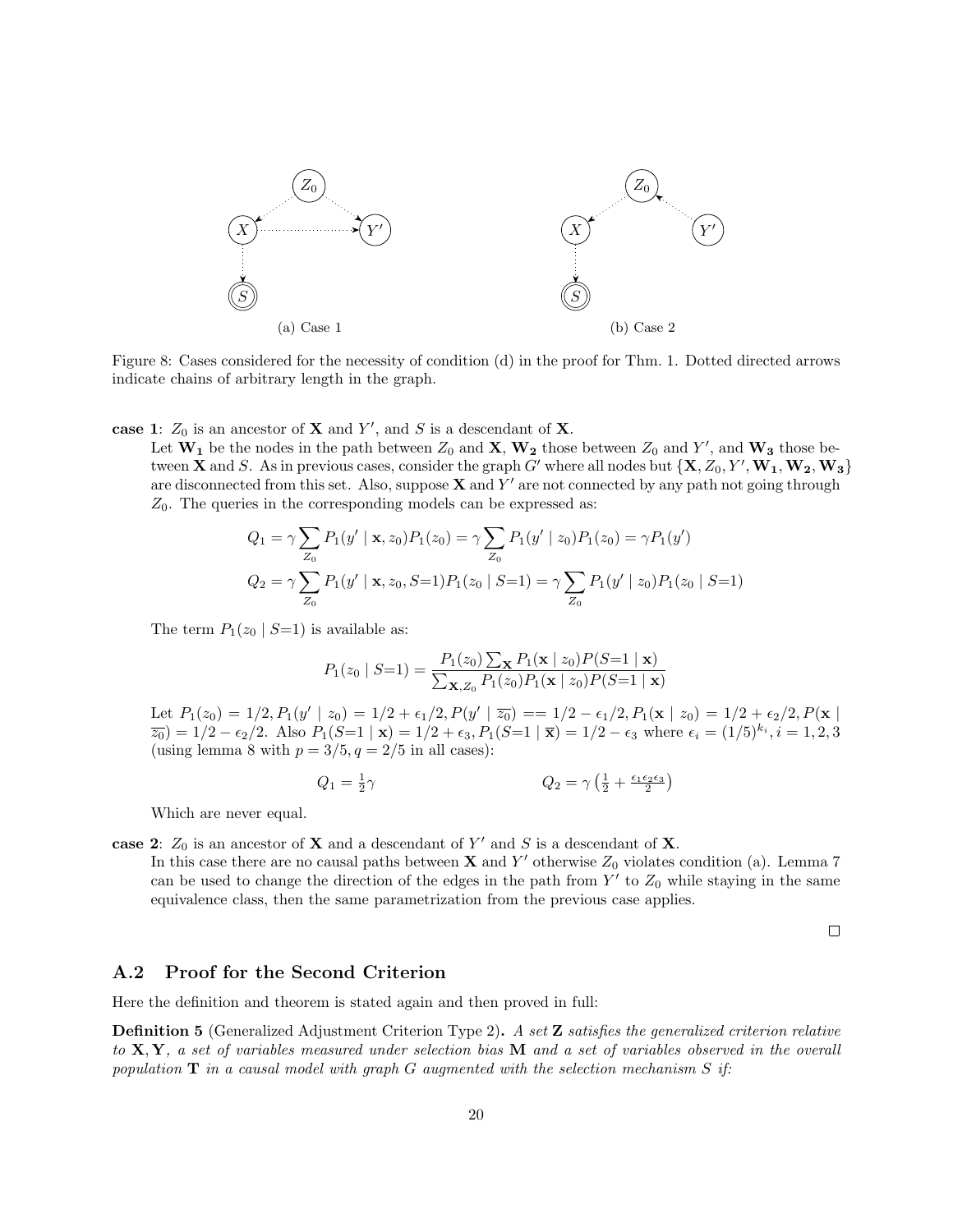- (a) No element of Z is a descendant in  $G_{\overline{X}}$  of any  $W \notin X$  which lies on a proper causal path from X to Y.
- (b) All non-causal paths between  $X$  and  $Y$  in  $G$  are blocked by  $Z$ .
- (c) Y is d-separated from the selection mechanism S given Z and X, i.e.,  $(Y \perp S \mid X, Z)$ .
- (d) The variables are measured with bias  $(\mathbf{Z}, \mathbf{X}, \mathbf{Y} \subseteq \mathbf{M})$  and the covariates are available without bias  $(Z \subseteq T)$

**Theorem 2** (Generalized Adjustment Formula Type 2). Given disjoint sets of variables  $X, Y$  and  $Z$ , and sets M, T in a causal model with graph G. In every model inducing G, the effect  $P(y | do(x))$  is given by

$$
P(\mathbf{y} \mid \text{do}(\mathbf{x})) = \sum_{\mathbf{Z}} P(\mathbf{y} \mid \mathbf{x}, \mathbf{z}, S=1) P(\mathbf{z}) \tag{18}
$$

if and only if the set **Z** satisfies the generalized adjustment criterion type 2 relative to the pair  $X, Y$ .

*Proof.* (if) Suppose **Z** satisfy the conditions of the theorem relative to the pair  $X, Y$  and the sets  $M, T$ . By conditions (a) and (b), the effect can be written as:

$$
P(\mathbf{y} \mid \textit{do}(\mathbf{x})) = \sum_{\mathbf{Z}} P(\mathbf{y} \mid \mathbf{x}, \mathbf{z}) P(\mathbf{z})
$$

Note that S can be introduced to the first term by cond. (c), which entail Eq. (18). Cond. (d) ensures that both terms in the expression are estimable from the available distributions.

(Only if) This direction is proved using the contrapositive: Assume conditions (a) or (b) do not hold, then, the same argument as in the proof of the previous type applies here. That is, even if recoverable the adjustment formula does not rely the correct causal effect.

As in the previous theorem, the prove of necessity for condition (c), required counter-examples for the identifiability and recoverability of the causal effect. Let  $V$  represents all variables in the graph except for the selection mechanism S, and Q refer to the adjustment formula as in (18) we construct two SCMs, compatible with  $G$  such that they agree in the probability distribution under selection bias:

$$
P_1(\mathbf{v} \mid S=1) = P_2(\mathbf{v} \mid S=1) \tag{32}
$$

and on the non-biased distribution over Z,

$$
P_1(\mathbf{z}) = P_2(\mathbf{z}) \tag{33}
$$

but  $Q_1$  in the first model provides a different distribution than  $Q_2$  in the second model. Let  $P_1$  be compatible with G and  $P_2$  compatible with  $G_{\overline{S}}$  (a model where S is independent from all other variables) such that  $(V \perp S)_{P_2}$ . Recoverability should hold for any parametrization, hence, without loss of generality, all variables are assumed to be binary. Every construction parametrizes  $P_1$  through its factors (as in lemma 6) and then parametrize  $P_2$  to enforce (32) and (33). Moreover, (32) also equals to  $P_2(\mathbf{v})$ .

Now, lets assume condition (c) does not hold, then there is an open path between  $\mathbf Y$  and  $S$  not blocked when **Z** is observed. As for the previous proof, a variable  $Y' \in Y$  not satisfying the condition is fixed and the query is studied as:

$$
Q = \gamma \sum_{\mathbf{Z}} P(y' | \mathbf{x}, \mathbf{z}) P(\mathbf{z})
$$

where  $\gamma$  represents the product of the marginal distribution of the remaining Y.

Fig. 9 illustrates the cases in which condition (c) may be unsatisfied, they are described in the sequel: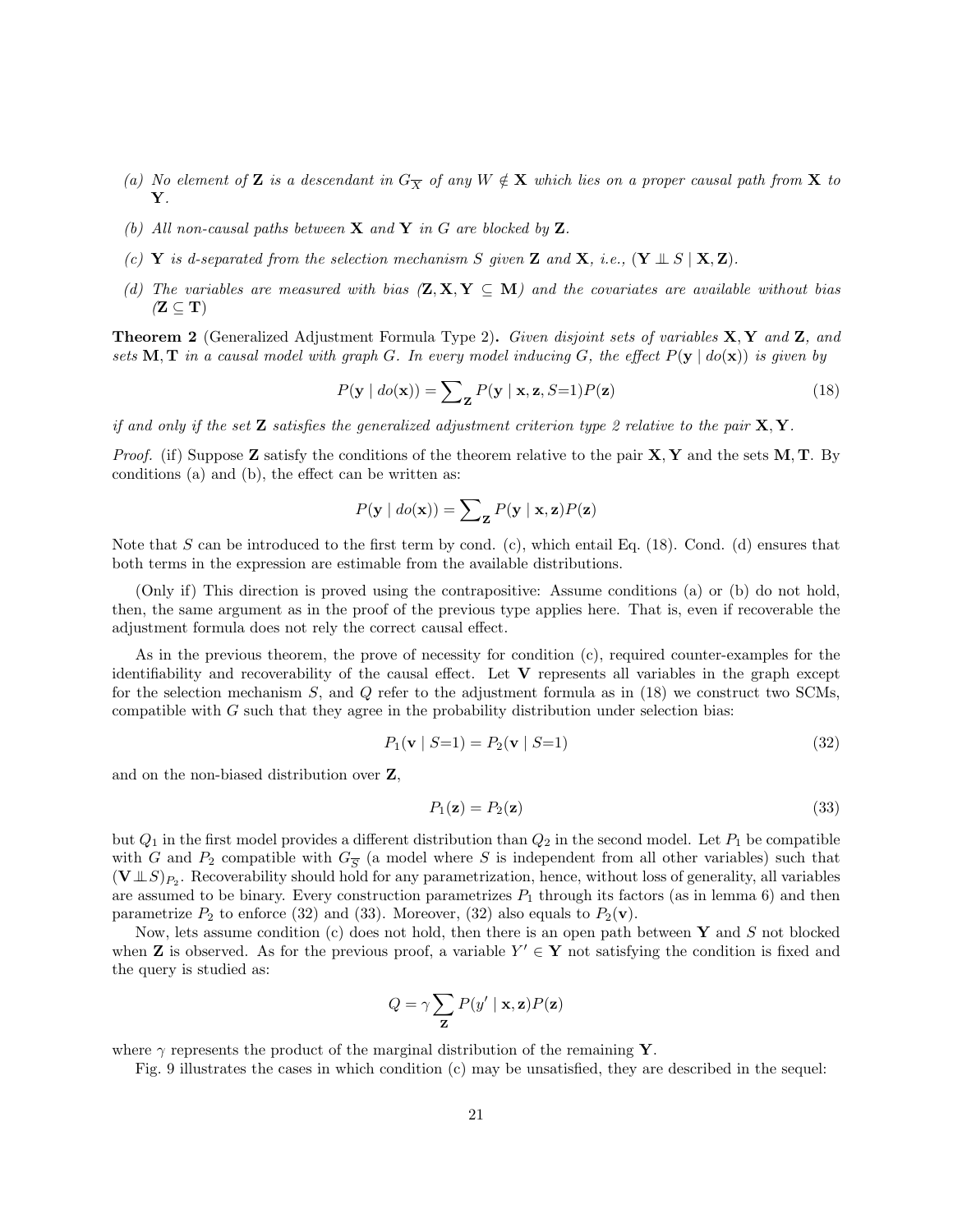

Figure 9: Cases considered for the necessity of condition (c) in the proof for Thm. 2. Dotted directed arrows indicate chains of arbitrary length in the graph.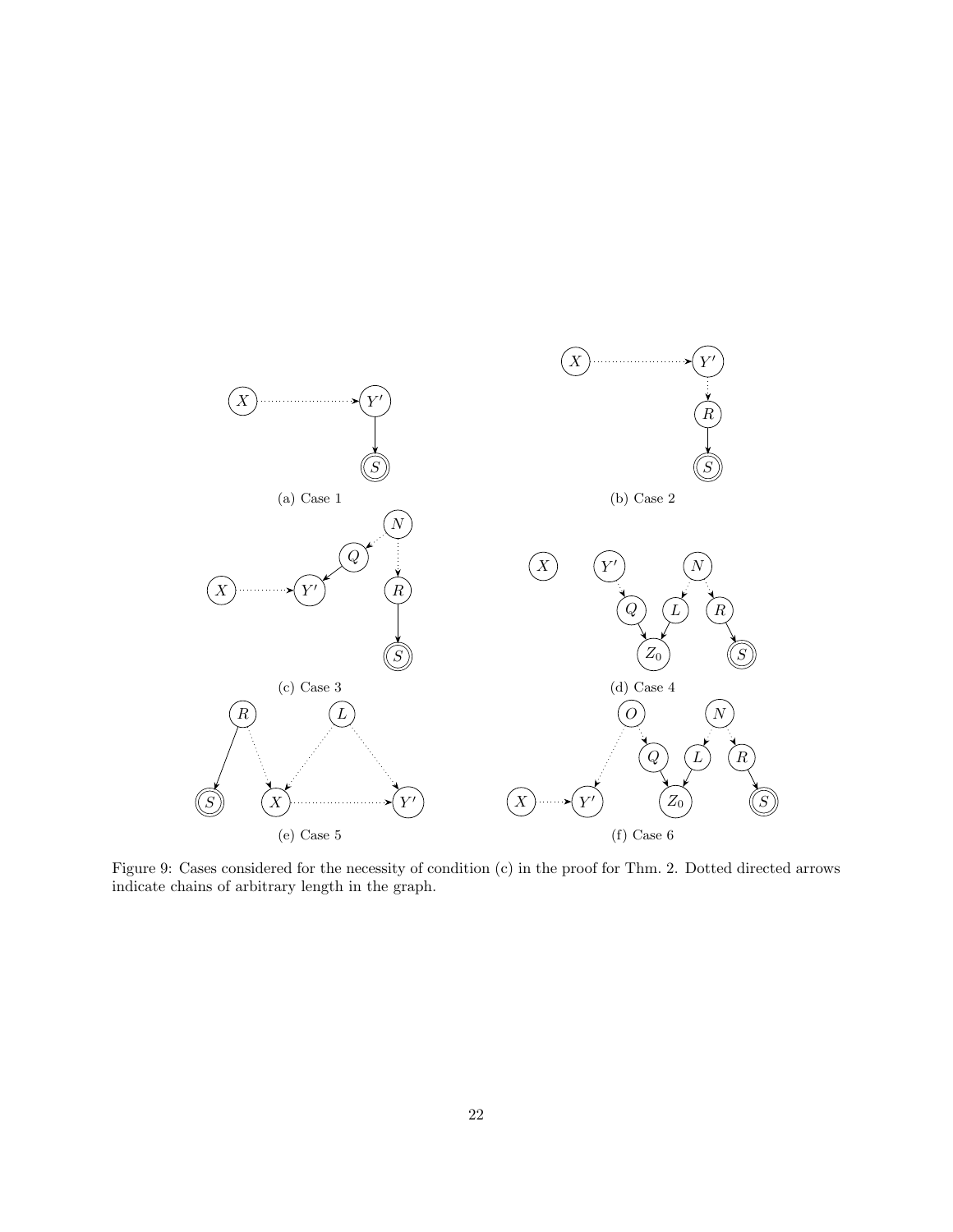case 1:  $Y' \in Pa_S$ 

Proceed exactly as in case 1 of the proof for Thm. 1.

- case 2: There is a directed path  $p$  from  $Y'$  to  $S$  not containing any node in  $\mathbf Z$ Same as case 2 of Thm. 1.
- case 3: There is a path from  $Y'$  to S passing through an ancestor of both, with no colliders or any node in Z.

Same as case 4 in the proof for Thm. 1.

case 4: There is a non-directed path from Y' to S with some  $Z_0 \in \mathbb{Z}$  as a collider.

**X** must be disconnected from Y' otherwise condition (a) is violated since  $Z_0$  is a descendant of Y' which belongs to every causal path from **X** to Y'. Let N be the common ancestor of S and  $Z_0$ , let L be the parent of  $Z_0$  and R be the parent of S in that path. Consider the subgraph G' where all nodes but for those in the mentioned path between  $Y'$  and  $S$  are disconnected from all others, using lemma 7 in the portion between  $L$  and  $N$  to reverse the directionality of the arrows and still produce an equivalent model for the original graph. This case differs from the previous ones, here the causal effect  $P(y' | do(\mathbf{x})) = P(y')$ , however the adjustment formula Q will not be equal to this effect in every model compatible with the graph. To see it, it is enough to construct one model  $M$  as follows:

$$
Q = \gamma \sum_{\mathbf{Z}} P(y' | \mathbf{x}, \mathbf{z}, S=1) P(\mathbf{z})
$$
  
=  $\gamma \sum_{Z_0} \sum_{\mathbf{Z}'} P(y' | \mathbf{x}, z_0, \mathbf{z}', S=1) P(z_0, \mathbf{z}')$   
=  $\gamma \sum_{Z_0} P(y' | \mathbf{x}, z_0, S=1) P(z_0)$   
=  $\gamma \sum_{Z_0} \frac{P(y', \mathbf{x}, z_0, S=1)}{\sum_{Y'} P(y', \mathbf{x}, z_0, S=1)} P(z_0)$ 

The numerator of the fraction in the last expression can be decomposed as:

$$
P(y', \mathbf{x}, z_0, S=1) = \sum_{Q, L} P(y', \mathbf{x}, q, z_0, l, S=1)
$$
  
=  $P(\mathbf{x}) P(y') \sum_{Q, L} P(q | y') P(z_0 | q, l) P(l) P(S=1 | l)$ 

Performing a similar decomposition in the denominator, and considering that the factor  $P(\mathbf{x})$  appears in both and can be cancelled out, the queries become:

$$
Q = \gamma \sum_{Z_0} \frac{P(y') \sum_{L,Q} P(q \mid y')P(z_0 \mid q, l)P(l)P(S=1 \mid l)}{\sum_{Y'} P(y') \sum_{L,Q} P(q \mid y')P(z_0 \mid q, l)P(l)P(S=1 \mid l)}P(z_0)
$$

The term  $P(z_0)$  can be computed as:

$$
P(z_0) = \sum_{Y'} P(y') \sum_{L,Q} P(q | y') P(l) P(z_0 | q, l)
$$

And  $P(S=1 | l)$  as

$$
P(S=1 | l) = \sum_{R} P(r | l)P(S=1 | r)
$$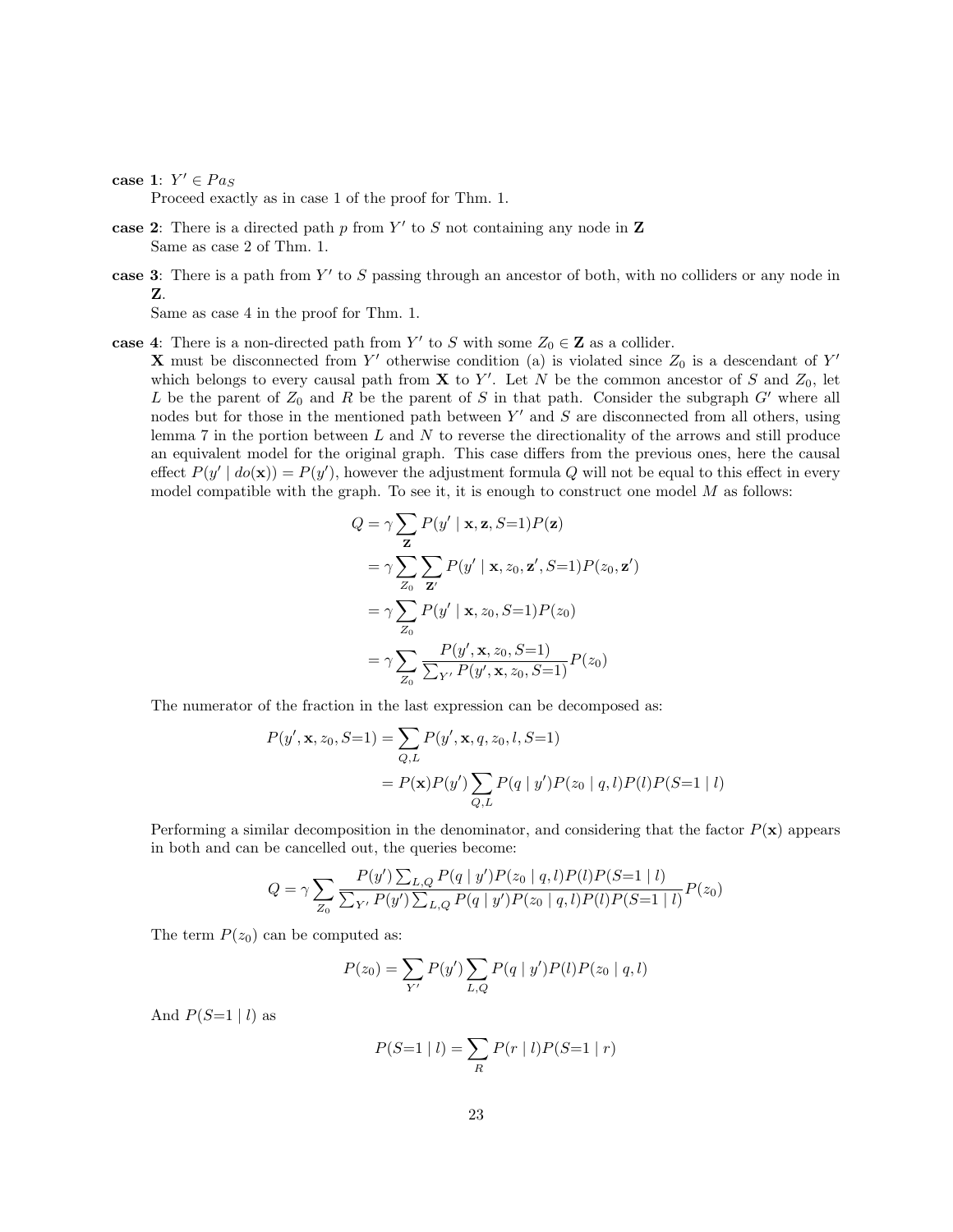Using lemma 6 set  $P(y') = P(l) = 1/2$ ,  $P(z_0 | q, l) = 1/3$ ,  $P(z_0 | q, l) = 2/3$ ,  $P(z_0 | \bar{q}, l) = 1/2$ ,  $P(z_0 | l)$  $\overline{q}$ ,  $\overline{l}$ ) = 1/2. By lemma 8 let  $P(q | y) = 1/2 - \epsilon$ ,  $P(q | \overline{y}) = 1/2 + \epsilon$ ,  $P(r | l) = 1/2 - \epsilon_2$ ,  $P(r | \overline{l}) = 1/2 + \epsilon_1$ , where  $\epsilon_i = (1/5)^{k_i}, i = 1, 2$  (having  $p = 3/5, q = 2/5$  in both cases). Let  $P(S=1 | l) = \alpha$ ,  $P(S=1 | \bar{l}) = \beta$ , and pick any  $0 < \alpha, \beta < 1$ . This result in:

$$
P(\mathbf{y} \mid do(\mathbf{x})) = \frac{\gamma}{2}
$$

$$
Q = \frac{\gamma}{2} \frac{1764 - \epsilon_2^2 - \epsilon_1 \epsilon_2^2}{1764 - \epsilon_2^2}
$$

Q is always different that  $P(\mathbf{y} \mid do(\mathbf{x}))$ .

- case 5: There is a path between Y' and S passing by an ancestor of Y' having some  $X' \in \mathbf{X}$  as a collider. Such path would have arrows incoming to  $X'$ . But it is also an open non-causal path between  $Y'$  and  $X'$ , violating condition (b).
- case 6: There is a path p between Y' and S passing by an ancestor of Y' having some  $Z_0 \in \mathbb{Z}$  as a collider. Let O be the common ancestor of Y' and  $Z_0$  and let N be the common ancestor of  $Z_0$  and S in in that path. Let R be the parent of S, Q the parent of  $Z_0$  in the path to Y' and L the parent of  $Z_0$  in the path to S. Consider the subgraph  $G'$  where **X** is disconnected from Y' and lemma 7 is applied to all the edges in the path between  $O$  and  $Y'$ . Then, the model can be parametrized exactly as for case 4.

If condition (d) does not hold it is either because, one,  $Z, X$  or Y are not available in the biased distribution, in which case the estimation is impossible. Second,  $P(\mathbf{z})$  is not available nor recoverable, therefore the adjustment expression given is not estimable either.  $\Box$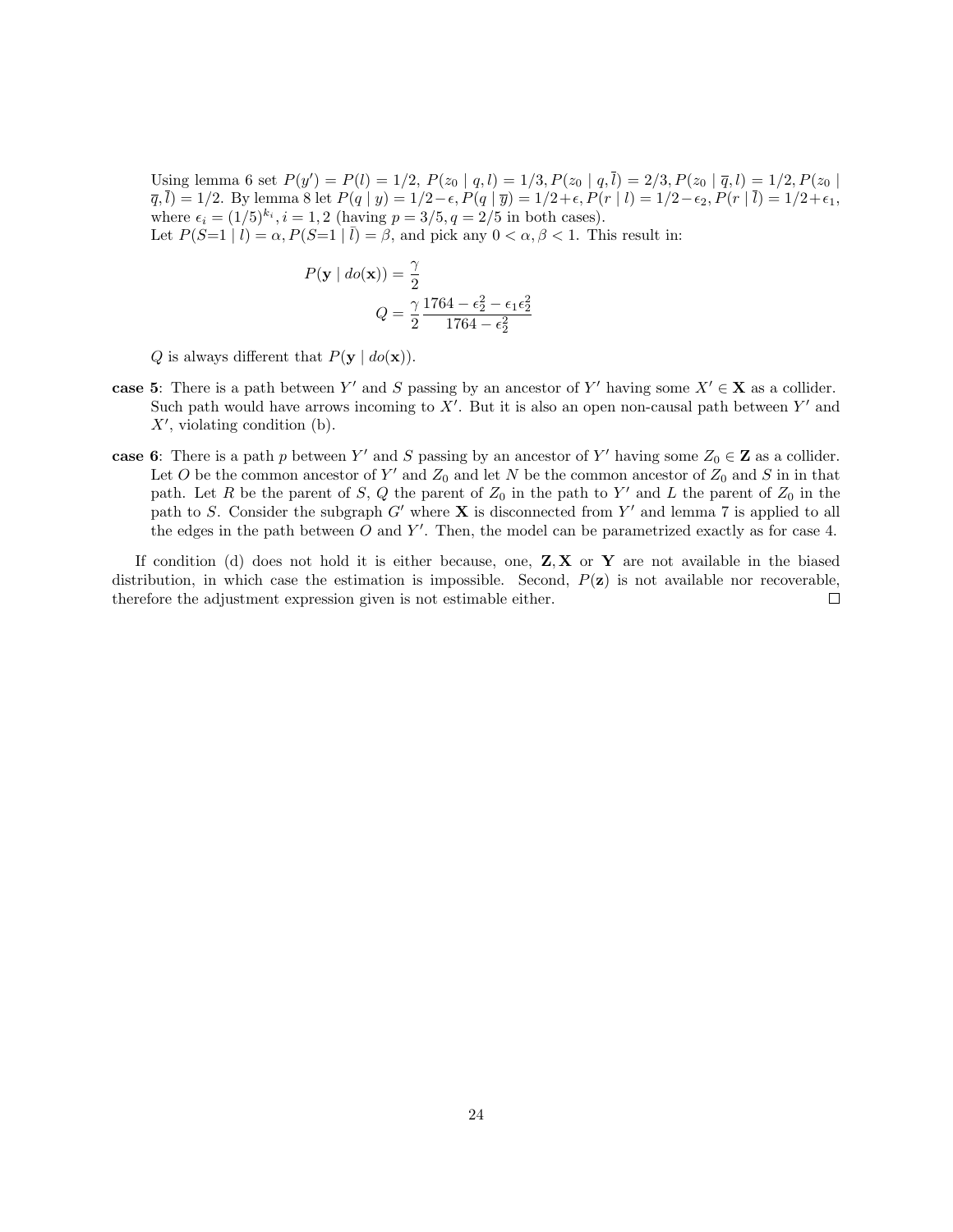# References

- [Angrist, 1997] Angrist, J. D. (1997). Conditional independence in sample selection models. Economics Letters, 54(2):103–112.
- [Bareinboim and Pearl, 2012] Bareinboim, E. and Pearl, J. (2012). Controlling selection bias in causal inference. In Lawrence, N. and Girolami, M., editors, Proceedings of the 15th International Conference on Artificial Intelligence and Statistics (AISTATS), pages 100–108. JMLR, La Palma, Canary Islands.
- [Bareinboim and Pearl, 2016] Bareinboim, E. and Pearl, J. (2016). Causal inference and the data-fusion problem. Proceedings of the National Academy of Sciences, 113:7345–7352.
- [Bareinboim and Tian, 2015] Bareinboim, E. and Tian, J. (2015). Recovering causal effects from selection bias. Proceedings of the Twenty-Ninth AAAI Conference on Artificial Intelligence, pages 3475–3481.
- [Bareinboim et al., 2014] Bareinboim, E., Tian, J., and Pearl, J. (2014). Recovering from selection bias in causal and statistical inference. In Brodley, C. E. and Stone, P., editors, Proceedings of the Twenty-eighth AAAI Conference on Artificial Intelligence, pages 2410–2416, Palo Alto, CA. AAAI Press.
- [Cooper, 1995] Cooper, G. (1995). Causal discovery from data in the presence of selection bias. In Proceedings of the Fifth International Workshop on Artificial Intelligence and Statistics, pages 140–150.
- [Cortes et al., 2008] Cortes, C., Mohri, M., Riley, M., and Rostamizadeh, A. (2008). Sample selection bias correction theory. In International Conference on Algorithmic Learning Theory, pages 38–53. Springer.
- [Didelez et al., 2010] Didelez, V., Kreiner, S., and Keiding, N. (2010). Graphical models for inference under outcome-dependent sampling. Statistical Science, 25(3):368–387.
- [Evans and Didelez, 2015] Evans, R. J. and Didelez, V. (2015). Recovering from selection bias using marginal structure in discrete models.
- [Heckman, 1979] Heckman, J. J. (1979). Sample selection bias as a specification error. Econometrica, 47(1):153–161.
- [Kuroki and Cai, 2006] Kuroki, M. and Cai, Z. (2006). On recovering a population covariance matrix in the presence of selection bias. Biometrika, 93(3):601–611.
- [Little and Rubin, 1986] Little, R. J. A. and Rubin, D. B. (1986). Statistical Analysis with Missing Data. John Wiley & Sons, Inc., New York, NY, USA.
- [Maathuis and Colombo, 2015] Maathuis, M. H. and Colombo, D. (2015). A generalized back-door criterion. Ann. Statist., 43(3):1060–1088.
- [Mefford and Witte, 2012] Mefford, J. and Witte, J. S. (2012). The covariate's dilemma. PLoS Genet, 8(11):e1003096.
- [Pearl, 1993] Pearl, J. (1993). Aspects of graphical models connected with causality. In Proceedings of the 49th Session of the International Statistical Institute, pages 391–401, Tome LV, Book 1, Florence, Italy.
- [Pearl, 1995] Pearl, J. (1995). Causal diagrams for empirical research. Biometrika, 82(4):669–688.
- [Pearl, 2000] Pearl, J. (2000). Causality: Models, Reasoning, and Inference. Cambridge University Press, New York. 2nd edition, 2009.